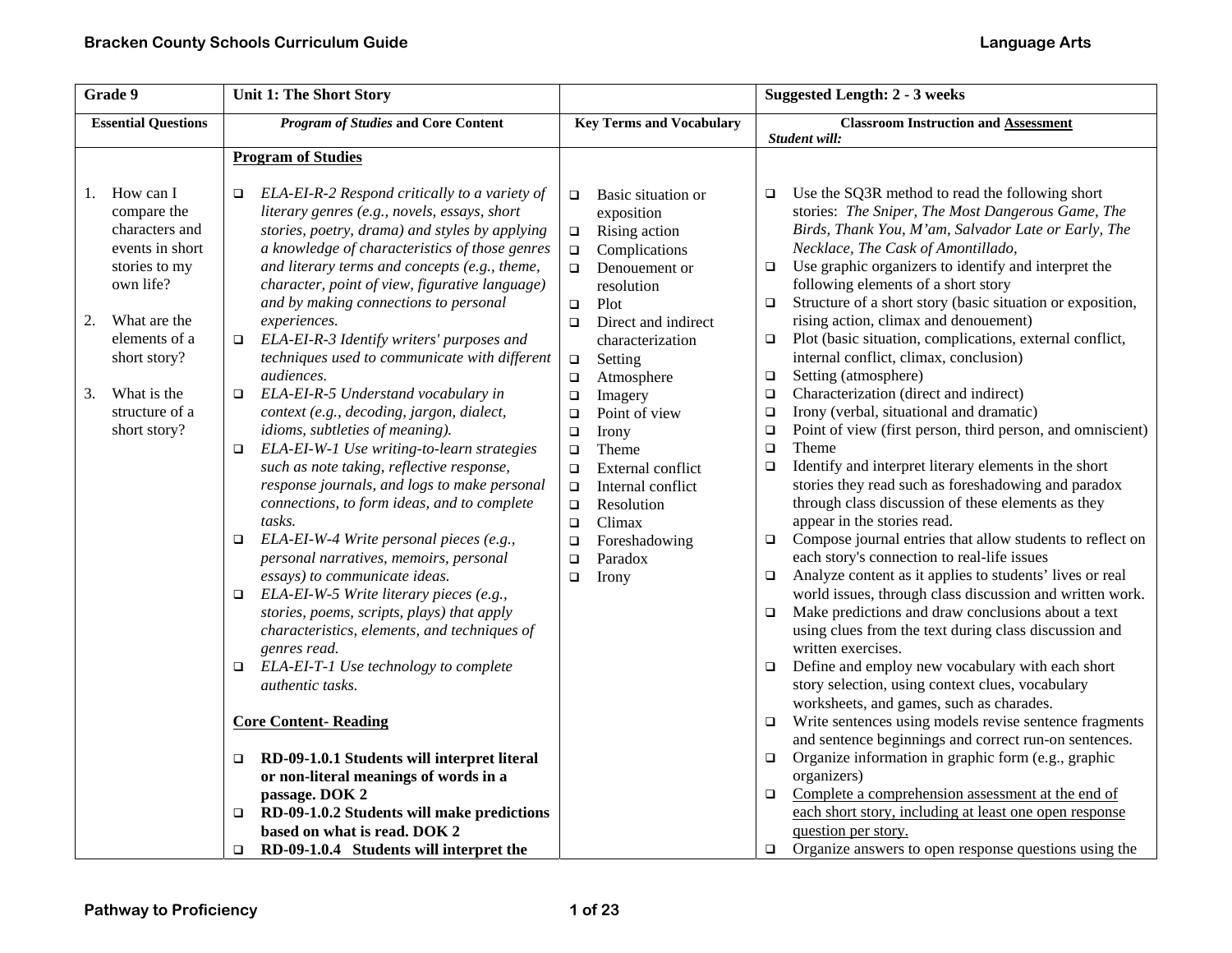| Grade 9                    | <b>Unit 1: The Short Story</b>                         |                                 | <b>Suggested Length: 2 - 3 weeks</b>          |
|----------------------------|--------------------------------------------------------|---------------------------------|-----------------------------------------------|
| <b>Essential Questions</b> | <b>Program of Studies and Core Content</b>             | <b>Key Terms and Vocabulary</b> | <b>Classroom Instruction and Assessment</b>   |
|                            |                                                        |                                 | Student will:                                 |
|                            | meaning of jargon, dialect, or specialized             |                                 | four-column method.                           |
|                            | vocabulary found in a passage. DOK 2                   |                                 | Write an alternative ending to a story.<br>o. |
|                            | RD-09-2.0.1 Students will paraphrase<br>□              |                                 |                                               |
|                            | information in a passage. DOK 2                        |                                 |                                               |
|                            | RD-09-2.0.2 Students will identify essential<br>$\Box$ |                                 |                                               |
|                            | information from a passage needed to                   |                                 |                                               |
|                            | accomplish a task. DOK 1                               |                                 |                                               |
|                            | RD-09-2.0.3 Students will apply the<br>□               |                                 |                                               |
|                            | information contained in a passage to                  |                                 |                                               |
|                            | accomplish a task/procedure or to answer               |                                 |                                               |
|                            | questions about a passage. DOK 2                       |                                 |                                               |
|                            | RD-09-2.0.5 Students will interpret<br>$\Box$          |                                 |                                               |
|                            | concrete or abstract terms using context               |                                 |                                               |
|                            | from the passage. DOK 2                                |                                 |                                               |
|                            | RD-09-2.0.6 Students will explain the main<br>$\Box$   |                                 |                                               |
|                            | ideas of a passage and identify the key                |                                 |                                               |
|                            | ideas or information that support them.                |                                 |                                               |
|                            | DOK <sub>3</sub>                                       |                                 |                                               |
|                            | RD-09-2.0.7 Students will make inferences,<br>□        |                                 |                                               |
|                            | draw conclusions or make generalizations               |                                 |                                               |
|                            | based on evidence from a passage. DOK 3                |                                 |                                               |
|                            | RD-09-3.0.1 Students will explain or<br>$\Box$         |                                 |                                               |
|                            | analyze how a conflict in a passage is                 |                                 |                                               |
|                            | resolved. DOK 3                                        |                                 |                                               |
|                            | RD-09-4.0.1 Students will analyze the content<br>❏     |                                 |                                               |
|                            | or make connections as it applies to students'         |                                 |                                               |
|                            | lives (text-to-self), real-world issues (text-to-      |                                 |                                               |
|                            | world) or other texts (text-to-text).                  |                                 |                                               |
|                            | RD-09-4.0.2 Students will use evidence from<br>□       |                                 |                                               |
|                            | a passage to formulate opinions in response to         |                                 |                                               |
|                            | a reading passage.                                     |                                 |                                               |
|                            | RD-09-5.0.1 Students will compare and<br>$\Box$        |                                 |                                               |
|                            | contrast the characteristics of a variety of           |                                 |                                               |
|                            | literary genres. DOK 3                                 |                                 |                                               |
|                            | RD-09-5.0.2 Students will analyze or<br>$\Box$         |                                 |                                               |
|                            | evaluate the effectiveness of literary                 |                                 |                                               |
|                            | elements (e.g., theme, characterization,               |                                 |                                               |
|                            | setting, point of view, conflict and                   |                                 |                                               |
|                            | resolution, plot, structure) within a                  |                                 |                                               |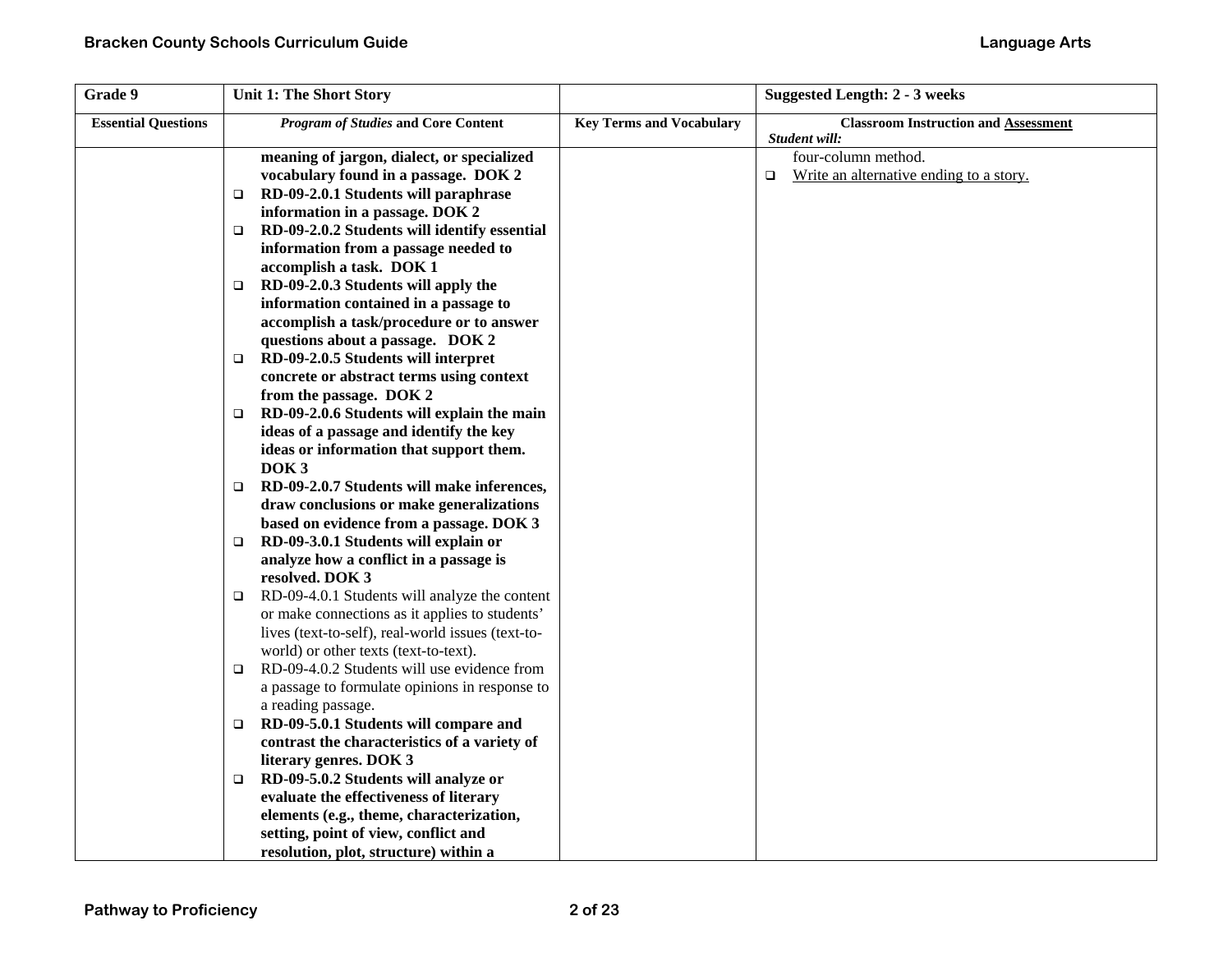| Grade 9                    | Unit 1: The Short Story                                                                                                                                                                                                                                                                                                                                                                                                                                                                                                                                                                    |                                 | <b>Suggested Length: 2 - 3 weeks</b>        |
|----------------------------|--------------------------------------------------------------------------------------------------------------------------------------------------------------------------------------------------------------------------------------------------------------------------------------------------------------------------------------------------------------------------------------------------------------------------------------------------------------------------------------------------------------------------------------------------------------------------------------------|---------------------------------|---------------------------------------------|
| <b>Essential Questions</b> | <b>Program of Studies and Core Content</b>                                                                                                                                                                                                                                                                                                                                                                                                                                                                                                                                                 | <b>Key Terms and Vocabulary</b> | <b>Classroom Instruction and Assessment</b> |
|                            | passage. DOK 3<br>RD-09-5.0.3 Students will analyze the<br>▫<br>author's use of literary devices in a passage<br>(e.g., symbolism, irony, analogies, imagery,<br>figurative language). DOK 3<br>RD-09-5.0.4 Students will critique the<br>□<br>author's word choice, style, tone or<br>content. DOK 3<br>RD-09-5.0.8 Students will explain how the<br>$\Box$<br>use of text features (e.g., illustrations,<br>charts, lists, tables, graphs, tables of<br>contents, indexes, glossaries, headings,<br>captions), format or layout enhances the<br>reader's understanding of a passage. DOK |                                 | Student will:                               |
|                            | 3<br>RD-09-5.0.9 Students will analyze the<br>$\Box$<br>effectiveness of the organizational patterns<br>in a passage (e.g., cause and effect,<br>repetition, comparison and contrast,<br>sequence, generalizations) for fulfilling the<br>purpose of the passage. DOK 3                                                                                                                                                                                                                                                                                                                    |                                 |                                             |
|                            | <b>Core Content-Writing</b>                                                                                                                                                                                                                                                                                                                                                                                                                                                                                                                                                                |                                 |                                             |
|                            | WR-HS-1.1.0 Purpose/Audience: Students<br>□<br>will establish and maintain a focused<br>purpose to communicate with an authentic<br>audience by<br>Narrowing the topic to present an idea,<br>theme or thesis<br>Choosing a perspective authentic to the<br>$\Box$<br>writer<br>Analyzing and addressing the needs of<br>$\Box$<br>the intended audience<br>Adhering to the characteristics of the<br>$\Box$<br>form<br>Applying a suitable tone<br>$\Box$<br>Allowing voice to emerge when<br>$\Box$                                                                                      |                                 |                                             |
|                            | appropriate DOK 4                                                                                                                                                                                                                                                                                                                                                                                                                                                                                                                                                                          |                                 |                                             |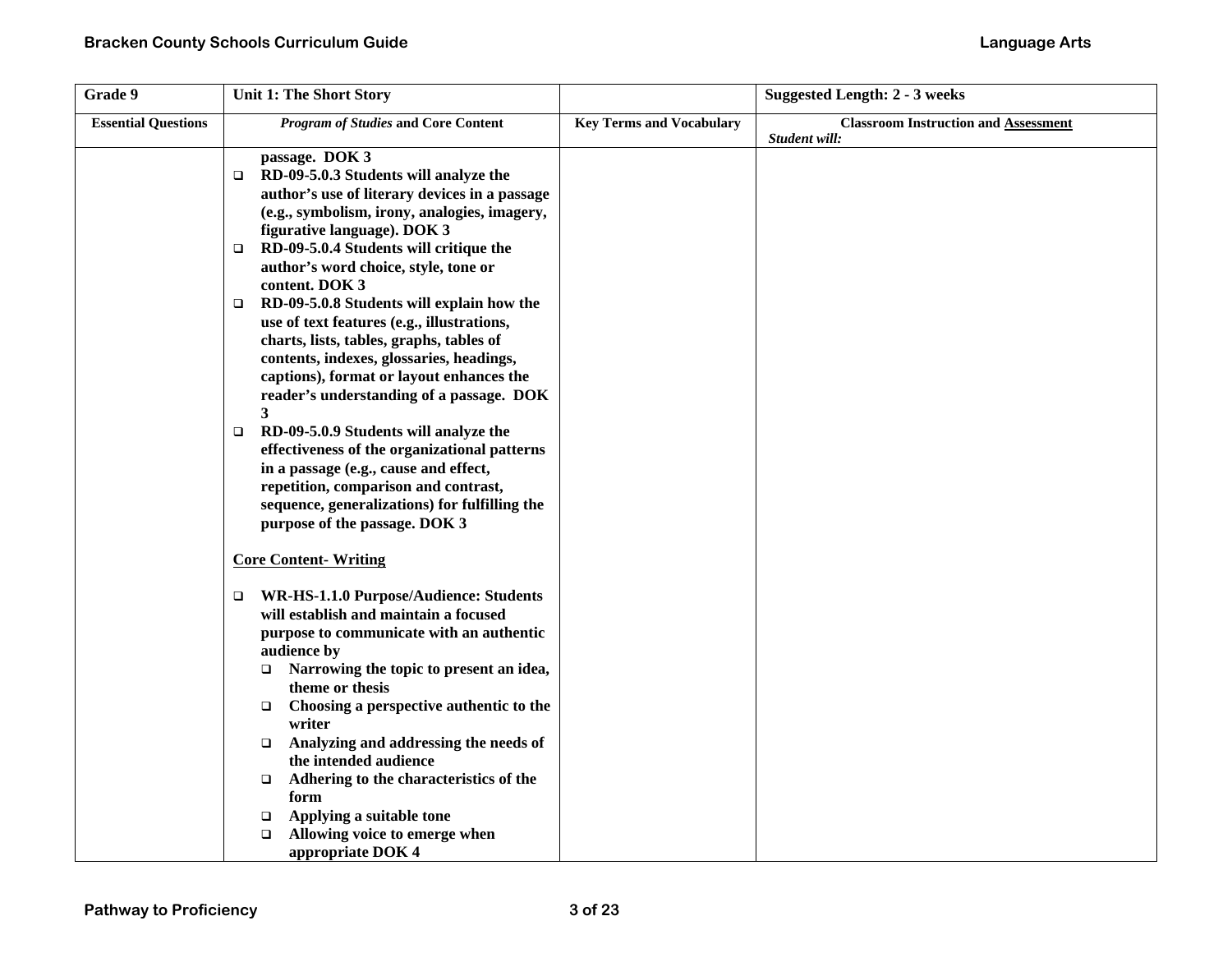| Grade 9                    | <b>Unit 1: The Short Story</b>                                                |                                 | <b>Suggested Length: 2 - 3 weeks</b>                         |
|----------------------------|-------------------------------------------------------------------------------|---------------------------------|--------------------------------------------------------------|
| <b>Essential Questions</b> | <b>Program of Studies and Core Content</b>                                    | <b>Key Terms and Vocabulary</b> | <b>Classroom Instruction and Assessment</b><br>Student will: |
|                            |                                                                               |                                 |                                                              |
|                            | WR-HS-2.3.0 Organization: Students will<br>□                                  |                                 |                                                              |
|                            | create unity and coherence to accomplish                                      |                                 |                                                              |
|                            | the focused purpose by                                                        |                                 |                                                              |
|                            | <b>Engaging the audience</b><br>□                                             |                                 |                                                              |
|                            | <b>Establishing a context for reading</b><br>□                                |                                 |                                                              |
|                            | when appropriate                                                              |                                 |                                                              |
|                            | Communicating ideas and support in a<br>□                                     |                                 |                                                              |
|                            | meaningful order                                                              |                                 |                                                              |
|                            | Applying transitions and transitional<br>□                                    |                                 |                                                              |
|                            | elements to guide the reader through                                          |                                 |                                                              |
|                            | the piece                                                                     |                                 |                                                              |
|                            | Developing effective closure DOK 3<br>$\Box$                                  |                                 |                                                              |
|                            | WR-HS-3.6.0 Correctness: Students will<br>❏                                   |                                 |                                                              |
|                            | communicate clearly by                                                        |                                 |                                                              |
|                            | <b>Applying correct spelling</b><br>□                                         |                                 |                                                              |
|                            | Applying correct punctuation<br>$\Box$                                        |                                 |                                                              |
|                            | Applying correct capitalization<br>□                                          |                                 |                                                              |
|                            | Incorporating acceptable departure<br>$\Box$                                  |                                 |                                                              |
|                            | from standard correctness to enhance                                          |                                 |                                                              |
|                            | meaning when appropriate                                                      |                                 |                                                              |
|                            | <b>Incorporating appropriate</b><br>$\Box$                                    |                                 |                                                              |
|                            | documentation of ideas and                                                    |                                 |                                                              |
|                            | information from outside sources (e.g.,                                       |                                 |                                                              |
|                            | citing authors or titles within the text,                                     |                                 |                                                              |
|                            | listing sources, documenting sources in<br>text and/or on a Works Cited page) |                                 |                                                              |
|                            | DOK <sub>2</sub>                                                              |                                 |                                                              |
|                            |                                                                               |                                 |                                                              |

| <b>Grade 9</b>             | Unit 2: Romeo, Juliet & Shakespeare                                                         |                                 | <b>Suggested Length: 3 weeks</b>                                                                      |
|----------------------------|---------------------------------------------------------------------------------------------|---------------------------------|-------------------------------------------------------------------------------------------------------|
| <b>Essential Questions</b> | <b>Program of Studies and Core Content</b>                                                  | <b>Key Terms and Vocabulary</b> | <b>Classroom Instruction and Assessment</b>                                                           |
|                            |                                                                                             |                                 | Student will:                                                                                         |
|                            | <b>Program of Studies</b>                                                                   |                                 |                                                                                                       |
| Who was<br>William         | ELA-EI-R-2 respond critically to a variety of<br>□<br>literary genres (drama) and styles by | Playwright<br><b>Platform</b>   | Students will take notes by highlighting teacher given<br>articles about Shakespeare and the European |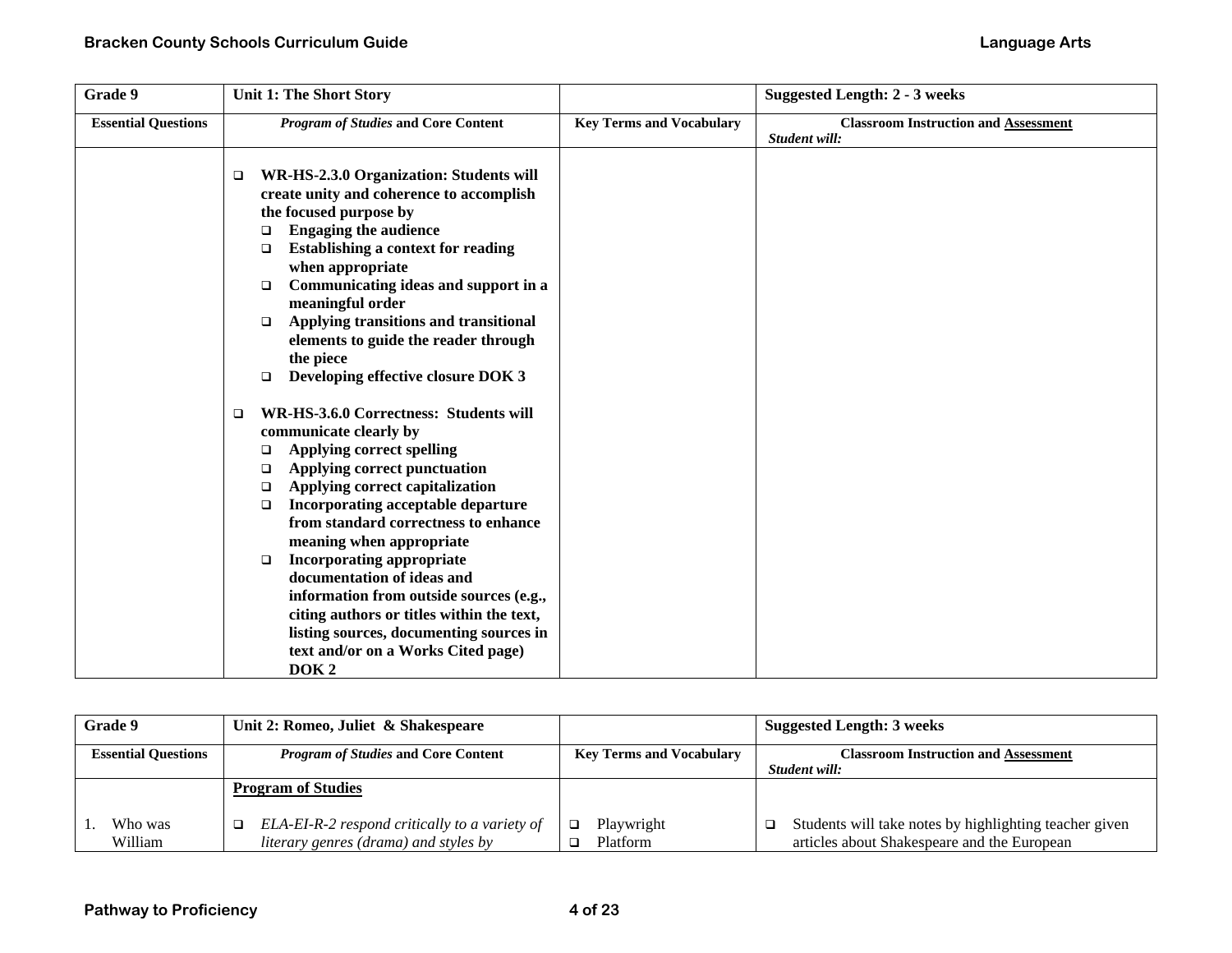|    | Grade 9                    |        | Unit 2: Romeo, Juliet & Shakespeare                                                        |                  |                                 |        | <b>Suggested Length: 3 weeks</b>                                                                         |
|----|----------------------------|--------|--------------------------------------------------------------------------------------------|------------------|---------------------------------|--------|----------------------------------------------------------------------------------------------------------|
|    | <b>Essential Questions</b> |        | <b>Program of Studies and Core Content</b>                                                 |                  | <b>Key Terms and Vocabulary</b> |        | <b>Classroom Instruction and Assessment</b><br>Student will:                                             |
|    | Shakespeare?               |        | applying a knowledge of characteristics of<br>those genres and literary terms and concepts | $\Box$<br>$\Box$ | Trapdoor<br>Balcony             |        | Renaissance. The students as a class will decide what<br>information is important to highlight as notes. |
| 2. | What was daily             |        | (e.g., theme, character, point of view,                                                    | $\Box$           | Heavens                         | $\Box$ | Students will compare the European Renaissance Ideas                                                     |
|    | life like during           |        | figurative language) and by making                                                         | $\Box$           | Props                           |        | with American Renaissance and with current day                                                           |
|    | the European               |        | connections to personal experiences.                                                       | $\Box$           | Scenery                         |        | America in an article or essay.                                                                          |
|    | Renaissance?               | $\Box$ | ELA-EI-R-5 understand vocabulary in context                                                | $\Box$           | Renaissance                     | $\Box$ | Students will compare plays and movies of today with                                                     |
|    |                            |        | (e.g. jargon, dialect, idioms, subtleties of                                               | $\Box$           | Sonnet                          |        | those performed at the Globe Theater using Venn                                                          |
| 3. | How does the               |        | meaning).                                                                                  | $\Box$           | Foreshadow                      |        | Diagrams.                                                                                                |
|    | hierarchy of the           | $\Box$ | ELA-E1-W-1 use writing-to-learn strategies                                                 | $\Box$           | Soliloquy                       | $\Box$ | Students will compare Feuds of Romeo and Juliet to                                                       |
|    | European                   |        | such as note taking, reflective response,                                                  |                  |                                 |        | modern day by making personal connections in their                                                       |
|    | Renaissance                |        | response journals, and logs to make personal                                               |                  |                                 |        | response logs.                                                                                           |
|    | compare to that            |        | connections, to form ideas, and to complete                                                |                  |                                 | $\Box$ | Students will explore the belief systems of the European                                                 |
|    | of the American            |        | tasks (additional supporting Academic                                                      |                  |                                 |        | Renaissance orally.                                                                                      |
|    | Renaissance?               |        | Expectations 1.10, 6.3).                                                                   |                  |                                 | $\Box$ | Students will perform a scene from the play, Romeo and<br>Juliet.                                        |
|    | Modern day<br>America?     | $\Box$ | ELA-E1-W-2 apply writing-to-demonstrate-<br>learning strategies in situations such as      |                  |                                 | $\Box$ | Students will sample foods and music of the European                                                     |
|    |                            |        | essays, essay tests, and open-response                                                     |                  |                                 |        | Renaissance.                                                                                             |
| 4. | Are                        |        | questions.                                                                                 |                  |                                 | $\Box$ | Students will create a dance/act that could be seen in a                                                 |
|    | Shakespeare's              | $\Box$ | ELA-E1-W-3 write transactive pieces (writing                                               |                  |                                 |        | Shakespearean play.                                                                                      |
|    | works still                |        | produced for authentic purposes and                                                        |                  |                                 | $\Box$ | Students will identify blank verse and the poetic form of                                                |
|    | applicable                 |        | audiences beyond completing an assignment                                                  |                  |                                 |        | the Shakespearean sonnet.                                                                                |
|    | today?                     |        | to demonstrate learning) that demonstrate                                                  |                  |                                 | $\Box$ | Students will create their own sonnet. (WP-Literary)                                                     |
|    |                            |        | independent thinking about content and                                                     |                  |                                 | $\Box$ | Students will discuss the old/new version of the movie                                                   |
| 5. | What                       |        | structure observed in informational and                                                    |                  |                                 |        | Romeo and Juliet then write an article about the movies.                                                 |
|    | comparisons                |        | literary reading.                                                                          |                  |                                 | $\Box$ | Students will write a personal narrative (WP-Literary)                                                   |
|    | can be made                | $\Box$ | ELA-E1-W-4 write personal pieces (personal                                                 |                  |                                 | $\Box$ | Students will complete a comprehension assessment at                                                     |
|    | between the                |        | essays) to communicate ideas.                                                              |                  |                                 |        | the end of each act of Romeo and Juliet, as well as at the                                               |
|    | families of                | $\Box$ | ELA-EI-SLO-1 demonstrate awareness of                                                      |                  |                                 |        | end of the unit. There will be at least one open response                                                |
|    | Romeo and                  |        | audience, purpose, and situation in oral                                                   |                  |                                 |        | question on each assessment.                                                                             |
|    | Juliet and                 |        | presentations both with and without                                                        |                  |                                 | $\Box$ | Students will use the four-column method to answer all                                                   |
|    | families of                |        | technology.                                                                                |                  |                                 |        | open response items.                                                                                     |
|    | today?                     | $\Box$ | ELA-EI-SLO-2 apply appropriate verbal and                                                  |                  |                                 | $\Box$ | All essential questions, daily discussion, OR question                                                   |
|    |                            |        | nonverbal elements (e.g., gestures, facial                                                 |                  |                                 |        |                                                                                                          |
|    |                            |        | expressions, tone, volume, rate) to enhance                                                |                  |                                 |        |                                                                                                          |
|    |                            |        | delivery.                                                                                  |                  |                                 |        |                                                                                                          |
|    |                            | $\Box$ | $ELA-EI-SLO-3$ apply strategies for critical<br>listening and observing skills to complete |                  |                                 |        |                                                                                                          |
|    |                            |        | products (additional supporting Academic                                                   |                  |                                 |        |                                                                                                          |
|    |                            |        | Expectation 5.1).                                                                          |                  |                                 |        |                                                                                                          |
|    |                            |        |                                                                                            |                  |                                 |        |                                                                                                          |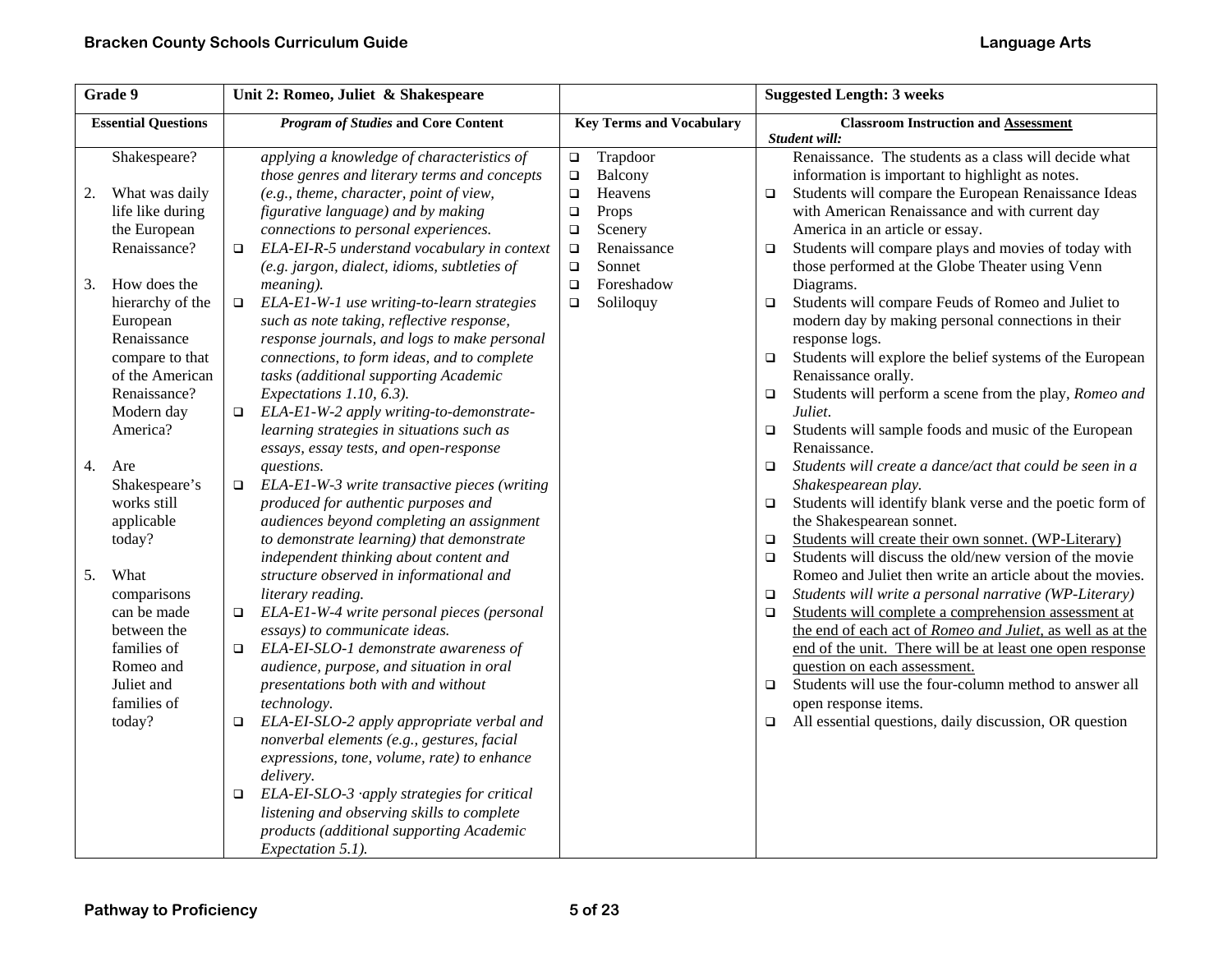| Grade 9                    | Unit 2: Romeo, Juliet & Shakespeare                                                                 |                                 | <b>Suggested Length: 3 weeks</b>            |
|----------------------------|-----------------------------------------------------------------------------------------------------|---------------------------------|---------------------------------------------|
| <b>Essential Questions</b> | <b>Program of Studies and Core Content</b>                                                          | <b>Key Terms and Vocabulary</b> | <b>Classroom Instruction and Assessment</b> |
|                            |                                                                                                     |                                 | Student will:                               |
|                            | ELA-EI-SLO-4 use correct and appropriate<br>$\Box$                                                  |                                 |                                             |
|                            | language in students' own speaking.                                                                 |                                 |                                             |
|                            | ELA-EI-I-1 access appropriate print and<br>□                                                        |                                 |                                             |
|                            | nonprint (e.g., computers, electronic media,                                                        |                                 |                                             |
|                            | interviews) resources for group,<br>collaborative, and/or independent inquiry                       |                                 |                                             |
|                            | projects.                                                                                           |                                 |                                             |
|                            | ELA-EI-T-1 use technology to complete<br>$\Box$                                                     |                                 |                                             |
|                            | authentic tasks.                                                                                    |                                 |                                             |
|                            |                                                                                                     |                                 |                                             |
|                            | <b>Core Content-Reading</b>                                                                         |                                 |                                             |
|                            | RD-09-1.0.4 Students will interpret the<br>$\Box$                                                   |                                 |                                             |
|                            | meaning of jargon, dialect, or specialized                                                          |                                 |                                             |
|                            | vocabulary found in a passage. DOK 2                                                                |                                 |                                             |
|                            | RD-09-2.0.6 Students will explain the main<br>$\Box$                                                |                                 |                                             |
|                            | ideas of a passage and identify the key                                                             |                                 |                                             |
|                            | ideas or information that support them.                                                             |                                 |                                             |
|                            | DOK <sub>3</sub>                                                                                    |                                 |                                             |
|                            | RD-09-3.0.1 Students will explain or<br>□                                                           |                                 |                                             |
|                            | analyze how a conflict in a passage is                                                              |                                 |                                             |
|                            | resolved. DOK 3                                                                                     |                                 |                                             |
|                            | RD-09-4.0.1 Students will analyze the content<br>$\Box$                                             |                                 |                                             |
|                            | or make connections as it applies to students'<br>lives (text-to-self), real-world issues (text-to- |                                 |                                             |
|                            | world) or other texts (text-to-text).                                                               |                                 |                                             |
|                            | RD-09-5.0.1 Students will compare and<br>$\Box$                                                     |                                 |                                             |
|                            | contrast the characteristics of a variety of                                                        |                                 |                                             |
|                            | literary genres. DOK 3                                                                              |                                 |                                             |
|                            | RD-09-5.0.2 Students will analyze or<br>$\Box$                                                      |                                 |                                             |
|                            | evaluate the effectiveness of literary                                                              |                                 |                                             |
|                            | elements (e.g., theme, characterization,                                                            |                                 |                                             |
|                            | setting, point of view, conflict and                                                                |                                 |                                             |
|                            | resolution, plot, structure) within a                                                               |                                 |                                             |
|                            | passage. DOK 3                                                                                      |                                 |                                             |
|                            | RD-09-5.0.3 Students will analyze the<br>$\Box$                                                     |                                 |                                             |
|                            | author's use of literary devices in a passage                                                       |                                 |                                             |
|                            | (e.g., symbolism, irony, analogies, imagery,                                                        |                                 |                                             |
|                            | figurative language). DOK 3                                                                         |                                 |                                             |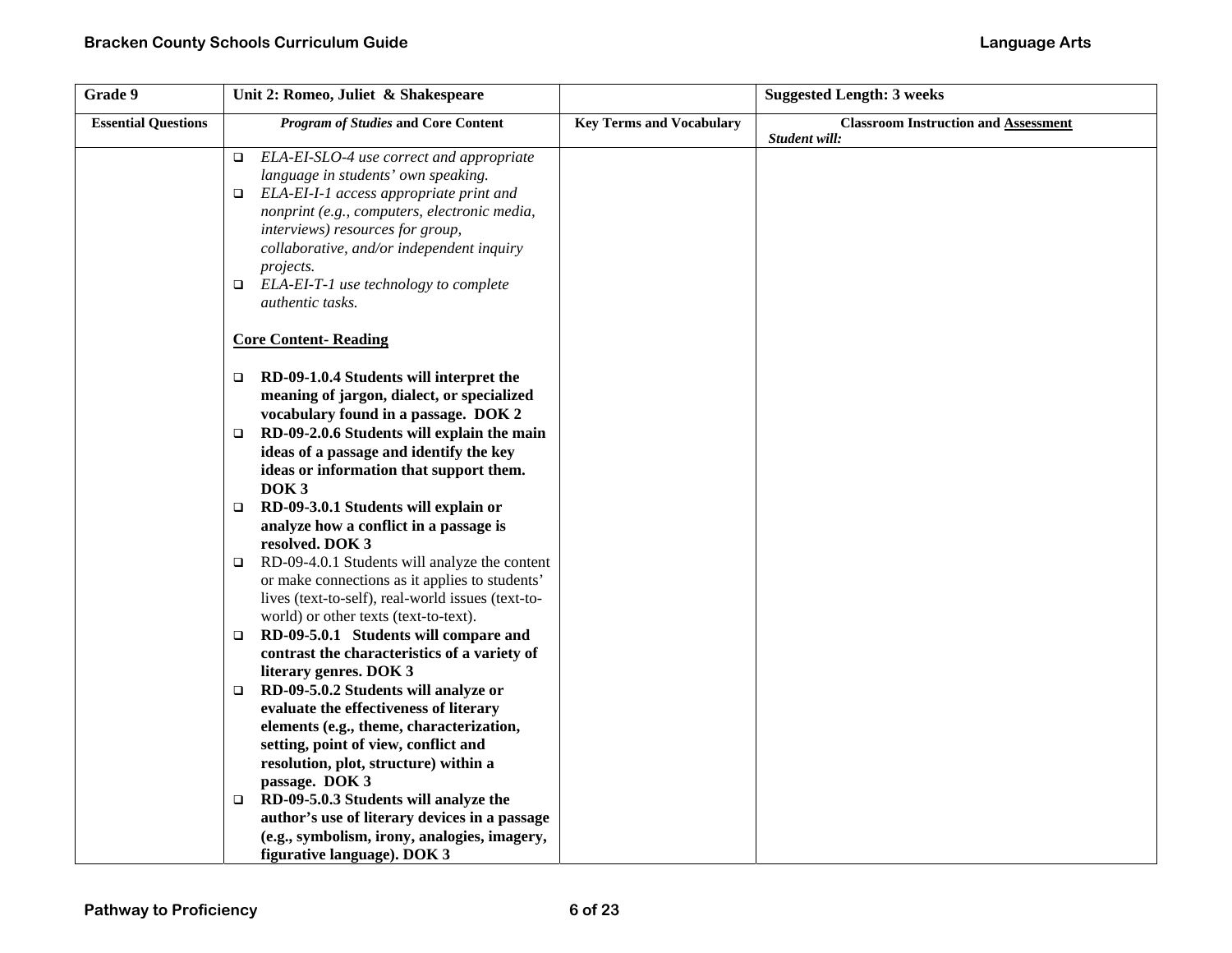| Grade 9                    | Unit 2: Romeo, Juliet & Shakespeare                                                                                                                                                                                                                                                                                                                                                                                                                                                                                                                                                                                                                                                   |                                 | <b>Suggested Length: 3 weeks</b>                             |
|----------------------------|---------------------------------------------------------------------------------------------------------------------------------------------------------------------------------------------------------------------------------------------------------------------------------------------------------------------------------------------------------------------------------------------------------------------------------------------------------------------------------------------------------------------------------------------------------------------------------------------------------------------------------------------------------------------------------------|---------------------------------|--------------------------------------------------------------|
| <b>Essential Questions</b> | <b>Program of Studies and Core Content</b>                                                                                                                                                                                                                                                                                                                                                                                                                                                                                                                                                                                                                                            | <b>Key Terms and Vocabulary</b> | <b>Classroom Instruction and Assessment</b><br>Student will: |
|                            | <b>Core Content-Writing</b>                                                                                                                                                                                                                                                                                                                                                                                                                                                                                                                                                                                                                                                           |                                 |                                                              |
|                            | WR-HS-1.1.0 Purpose/Audience: Students<br>$\Box$<br>will establish and maintain a focused<br>purpose to communicate with an authentic<br>audience by<br>$\Box$ Narrowing the topic to present an idea,<br>theme or thesis<br>Choosing a perspective authentic to the<br>$\Box$<br>writer<br>Analyzing and addressing the needs of<br>$\Box$<br>the intended audience<br>Adhering to the characteristics of the<br>$\Box$<br>form<br>Applying a suitable tone<br>$\Box$<br>Allowing voice to emerge when<br>$\Box$                                                                                                                                                                     |                                 |                                                              |
|                            | appropriate DOK 4<br>WR-HS-1.1.02 In Literary Writing,<br>$\Box$<br>Students will communicate to an<br>$\Box$<br>audience about the human condition (e.g.,<br>by painting a picture, recreating a feeling,<br>telling a story, capturing a moment,<br>evoking an image, or showing an<br>extraordinary perception of the ordinary).<br>Students will apply characteristics of the<br>$\Box$<br>selected form (e.g., short story,<br>play/script, poem).<br>Students will sustain point of view.<br>$\Box$<br>Students will sustain a suitable tone or<br>$\Box$<br>appropriate voice.<br>Students will apply fictional perspective<br>$\Box$<br>in literary writing when appropriate. |                                 |                                                              |
|                            | WR-HS-1.2.0 Idea Development/Support:<br>□<br>Students will support main ideas and<br>deepen the audience's understanding of<br>purpose by                                                                                                                                                                                                                                                                                                                                                                                                                                                                                                                                            |                                 |                                                              |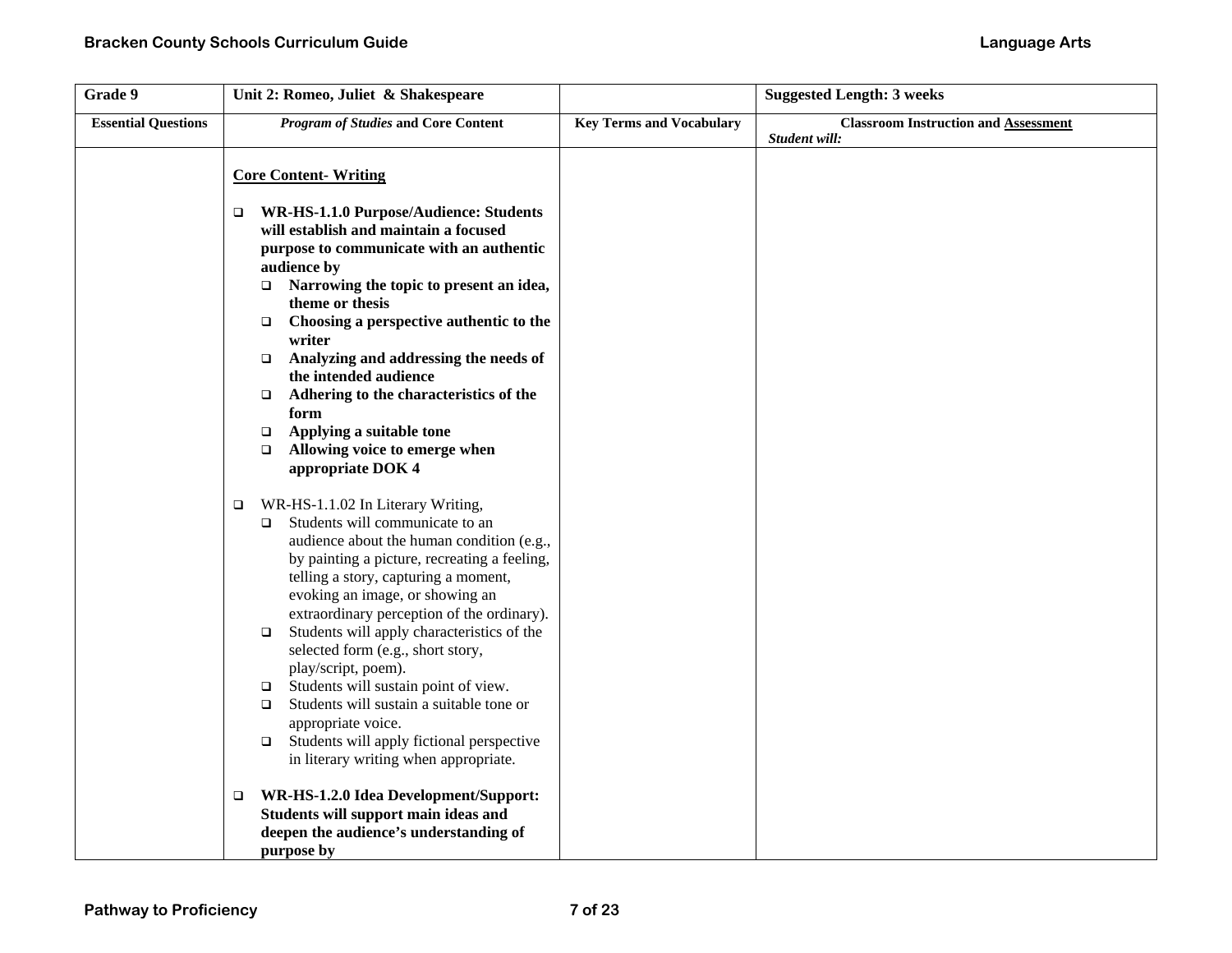| Grade 9                    | Unit 2: Romeo, Juliet & Shakespeare                                                                                                                                                                                                                                                                                                                                                                                                                                                                                                                                                                                                                                                                                                                                                                                                                                                                                                                                                                                                                                                                                                                                                                                                       |                                 | <b>Suggested Length: 3 weeks</b>            |
|----------------------------|-------------------------------------------------------------------------------------------------------------------------------------------------------------------------------------------------------------------------------------------------------------------------------------------------------------------------------------------------------------------------------------------------------------------------------------------------------------------------------------------------------------------------------------------------------------------------------------------------------------------------------------------------------------------------------------------------------------------------------------------------------------------------------------------------------------------------------------------------------------------------------------------------------------------------------------------------------------------------------------------------------------------------------------------------------------------------------------------------------------------------------------------------------------------------------------------------------------------------------------------|---------------------------------|---------------------------------------------|
| <b>Essential Questions</b> | <b>Program of Studies and Core Content</b>                                                                                                                                                                                                                                                                                                                                                                                                                                                                                                                                                                                                                                                                                                                                                                                                                                                                                                                                                                                                                                                                                                                                                                                                | <b>Key Terms and Vocabulary</b> | <b>Classroom Instruction and Assessment</b> |
|                            | Developing logical, justified, and<br>$\Box$<br>suitable explanations<br>Providing relevant elaboration<br>$\Box$<br><b>Explaining related connections or</b><br>$\Box$<br>reflections<br>Applying idea development strategies<br>$\Box$<br>appropriate to the form DOK 4                                                                                                                                                                                                                                                                                                                                                                                                                                                                                                                                                                                                                                                                                                                                                                                                                                                                                                                                                                 |                                 | Student will:                               |
|                            | WR-HS-1.2.2 In Personal Expressive/Literary<br>$\Box$<br>Writing<br>Students will communicate theme/main<br>$\Box$<br>idea through use of literary elements<br>appropriate to the genre:<br>$\Box$ Students will develop characters<br>(fictional/non-fictional) through<br>emotions, actions, reactions, actions,<br>reactions, descriptions, thoughts, or<br>dialogue when appropriate.<br>Students will develop plot/story line<br>$\Box$<br>appropriate to form.<br>Students will develop an appropriate<br>$\Box$<br>setting, mood, scene, image or feeling.<br>Students will incorporate literary or<br>$\Box$<br>poetic devices (e.g., simile, metaphor,<br>personification) for an intentional effect.<br>Students will incorporate reflection,<br>$\Box$<br>insight and analysis when appropriate.<br>WR-HS-2.3.0 Organization: Students will<br>$\Box$<br>create unity and coherence to accomplish<br>the focused purpose by<br><b>Engaging the audience</b><br>$\Box$<br><b>Establishing a context for reading</b><br>$\Box$<br>when appropriate<br>Communicating ideas and support in a<br>$\Box$<br>meaningful order<br>Applying transitions and transitional<br>$\Box$<br>elements to guide the reader through<br>the piece |                                 |                                             |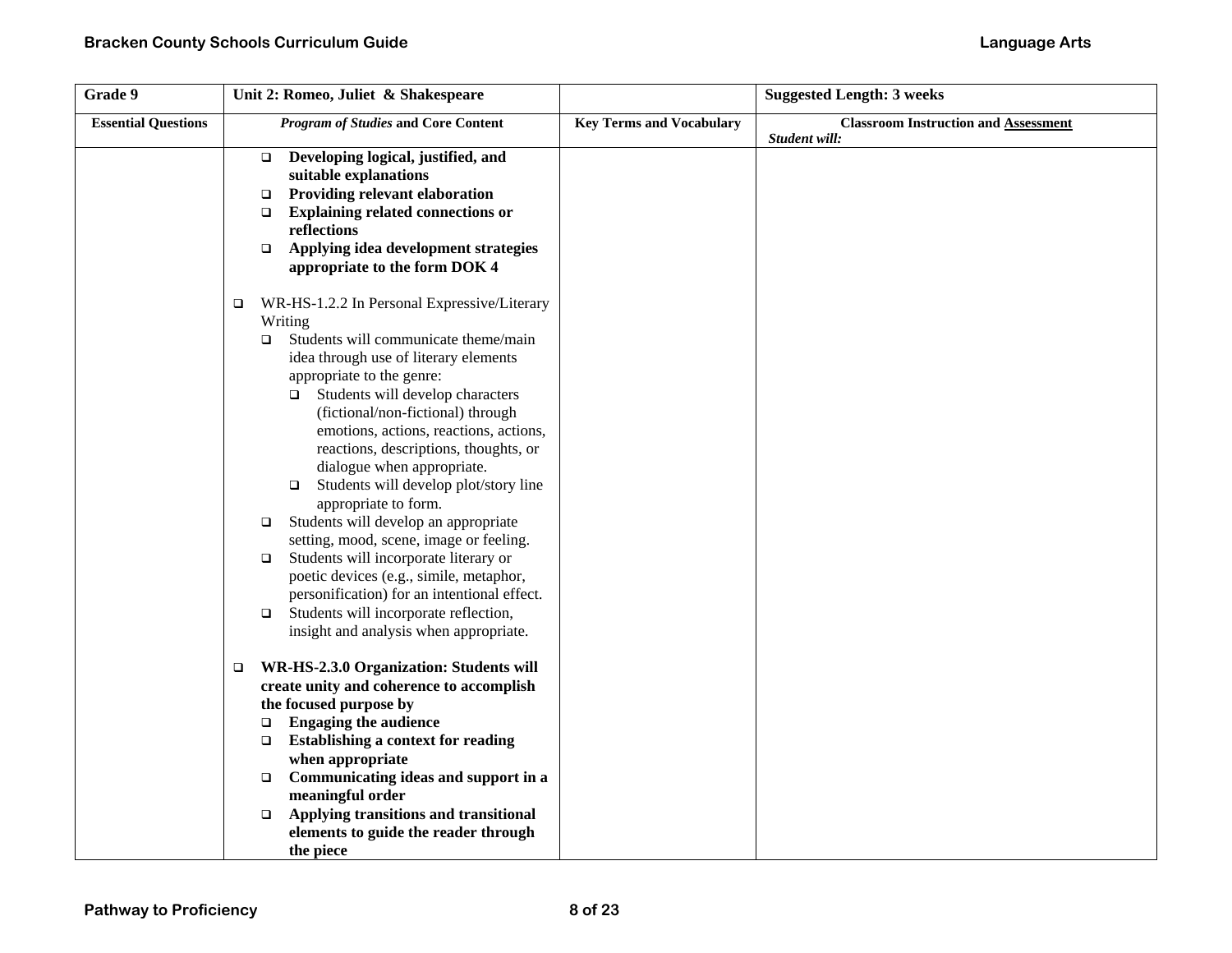| Grade 9                    | Unit 2: Romeo, Juliet & Shakespeare                                                                                                                                                                                                                                                                                                                                                                                                                                                                                                                                                                                                                                                                                                          |                                 | <b>Suggested Length: 3 weeks</b>            |
|----------------------------|----------------------------------------------------------------------------------------------------------------------------------------------------------------------------------------------------------------------------------------------------------------------------------------------------------------------------------------------------------------------------------------------------------------------------------------------------------------------------------------------------------------------------------------------------------------------------------------------------------------------------------------------------------------------------------------------------------------------------------------------|---------------------------------|---------------------------------------------|
| <b>Essential Questions</b> | <b>Program of Studies and Core Content</b>                                                                                                                                                                                                                                                                                                                                                                                                                                                                                                                                                                                                                                                                                                   | <b>Key Terms and Vocabulary</b> | <b>Classroom Instruction and Assessment</b> |
|                            | $\Box$ Developing effective closure DOK 3<br>WR-HS-2.3.2 In Personal Expressive/Literary<br>$\Box$<br>Writing<br>Students will engage the interest of the<br>$\Box$<br>reader.<br>Students will communicate ideas and<br>$\Box$<br>details in meaningful order.<br>Students will apply organizational<br>$\Box$<br>devices (e.g. foreshadowing, flashback)<br>when appropriate.<br>Students will apply a variety of<br>$\Box$<br>transitions or transitional elements<br>between ideas and details to guide the<br>reader.<br>Students will apply effective<br>$\Box$<br>paragraphing.<br>Students will arrange poetic stanzas in a<br>$\Box$<br>way that enhances the meaning through<br>the use of white space, line breaks, and<br>shape. |                                 | Student will:                               |
|                            | Students will create effective<br>$\Box$<br>conclusions.<br><b>WR-HS-2.4.0 Sentence Structure: Students</b><br>□<br>will create effective sentences by<br>Applying a variety of structures and<br>$\Box$<br>lengths<br><b>Maintaining parallel structure</b><br>$\Box$<br>Developing complete and correct<br>$\Box$<br>sentences unless using unconventional<br>structures for an intentional effect<br>when appropriate DOK 3<br>WR-HS-2.4.2 In Personal Expressive/Literary<br>□<br>Writing,<br>Students will develop sentences of<br>$\Box$<br>various structures and lengths for effect.<br>Students will maintain parallel structure.<br>$\Box$                                                                                         |                                 |                                             |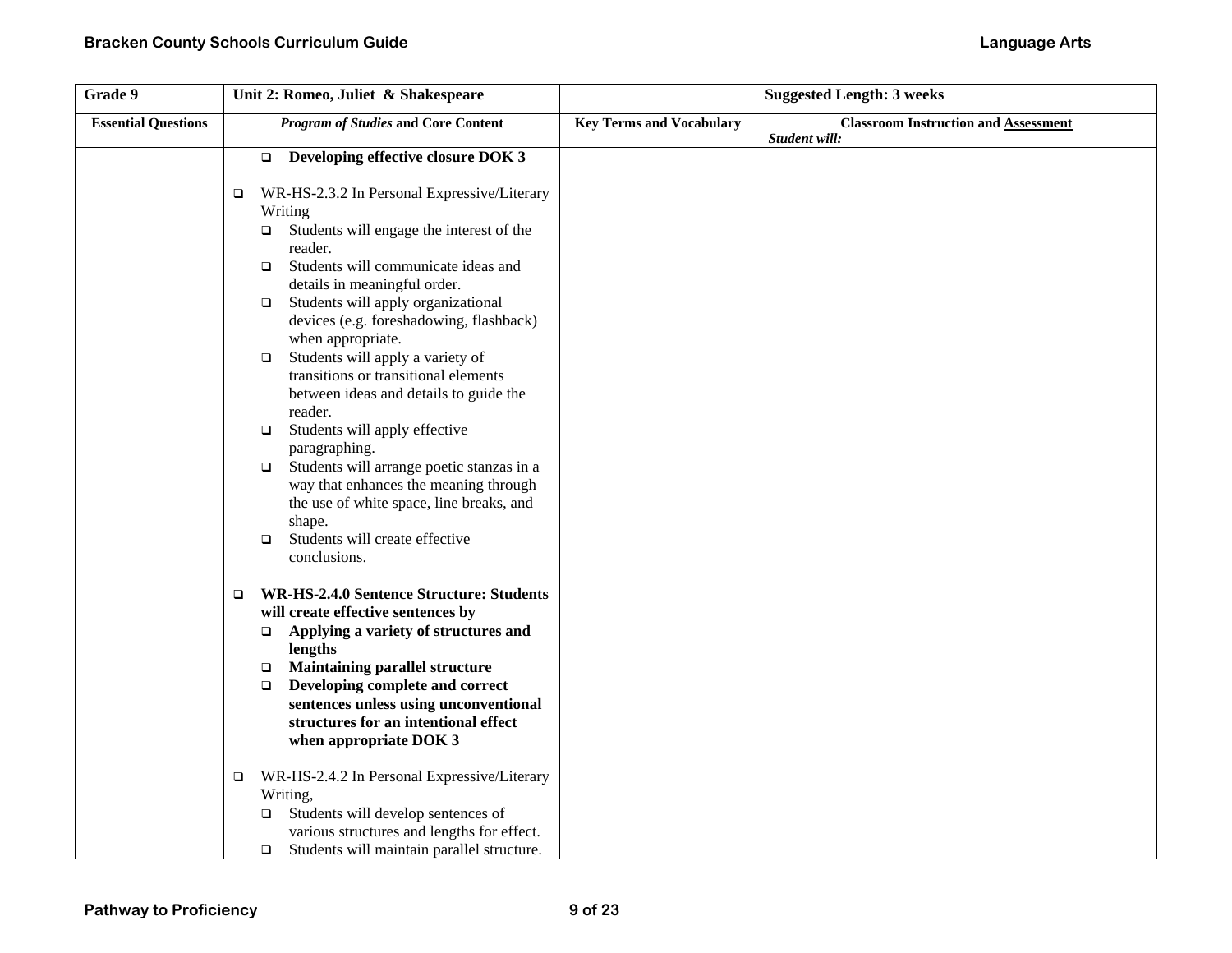| Grade 9                    | Unit 2: Romeo, Juliet & Shakespeare                                                                                                                                                                                                                                                                                                                                                                      |                                 | <b>Suggested Length: 3 weeks</b>                             |
|----------------------------|----------------------------------------------------------------------------------------------------------------------------------------------------------------------------------------------------------------------------------------------------------------------------------------------------------------------------------------------------------------------------------------------------------|---------------------------------|--------------------------------------------------------------|
| <b>Essential Questions</b> | <b>Program of Studies and Core Content</b>                                                                                                                                                                                                                                                                                                                                                               | <b>Key Terms and Vocabulary</b> | <b>Classroom Instruction and Assessment</b><br>Student will: |
|                            | Students will develop complete sentences<br>$\Box$<br>or apply unconventional structures for an<br>intentional effect when appropriate.<br>Students will arrange poetic language in<br>$\Box$<br>meaningful order.<br>Students will apply poetic line breaks<br>$\Box$<br>effectively.                                                                                                                   |                                 |                                                              |
|                            | WR-HS-3.5.0 Language: Students will<br>$\Box$<br>exemplify effective language choices by<br>Applying correct grammar and usage<br>$\Box$<br>Applying concise use of language<br>$\Box$<br>Incorporating strong verbs, precise<br>$\Box$<br>nouns, concrete details, and sensory<br>details<br>Applying language appropriate to the<br>$\Box$<br>content, purpose and audience DOK 2                      |                                 |                                                              |
|                            | WR-HS-3.5.2 In Personal Expressive/Literary<br>□<br>Writing,<br>Students will adhere to standard<br>□<br>guidelines for usage and grammar or<br>apply nonstandard for an intentional<br>effect.<br>Students will incorporate language based<br>□<br>on economy, precision, richness, or<br>impact on the reader.<br>Students will develop ideas through<br>$\Box$<br>descriptive or figurative language. |                                 |                                                              |
|                            | WR-HS-3.6.0 Correctness: Students will<br>□<br>communicate clearly by<br><b>Applying correct spelling</b><br>$\Box$<br>Applying correct punctuation<br>$\Box$<br>Applying correct capitalization<br>$\Box$<br>Incorporating acceptable departure<br>$\Box$<br>from standard correctness to enhance<br>meaning when appropriate<br><b>Incorporating appropriate</b><br>$\Box$                             |                                 |                                                              |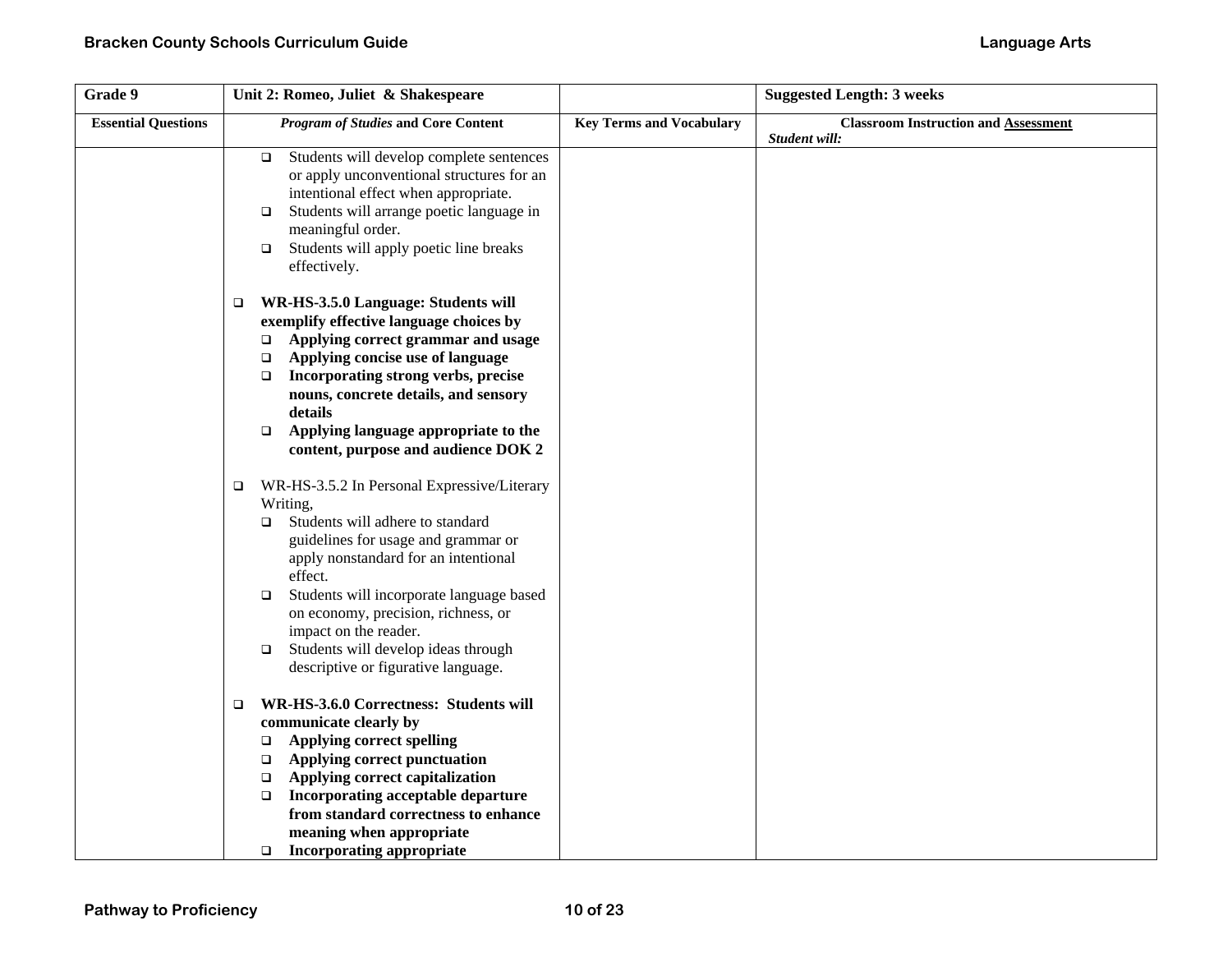| Grade 9                    | Unit 2: Romeo, Juliet & Shakespeare        |                                 | <b>Suggested Length: 3 weeks</b>            |
|----------------------------|--------------------------------------------|---------------------------------|---------------------------------------------|
| <b>Essential Questions</b> | <i>Program of Studies</i> and Core Content | <b>Key Terms and Vocabulary</b> | <b>Classroom Instruction and Assessment</b> |
|                            |                                            |                                 | Student will:                               |
|                            | documentation of ideas and                 |                                 |                                             |
|                            | information from outside sources (e.g.,    |                                 |                                             |
|                            | citing authors or titles within the text,  |                                 |                                             |
|                            | listing sources, documenting sources in    |                                 |                                             |
|                            | text and/or on a Works Cited page)         |                                 |                                             |
|                            | DOK 2                                      |                                 |                                             |

| Grade 9                    |                                             | Unit 3: The Power of Poetry                |                                                                                                                                | <b>Suggested Length: 2-3 weeks</b> |                                         |                                             |                                                                                                                                                      |
|----------------------------|---------------------------------------------|--------------------------------------------|--------------------------------------------------------------------------------------------------------------------------------|------------------------------------|-----------------------------------------|---------------------------------------------|------------------------------------------------------------------------------------------------------------------------------------------------------|
| <b>Essential Questions</b> |                                             | <b>Program of Studies and Core Content</b> |                                                                                                                                | <b>Key Terms and Vocabulary</b>    |                                         | <b>Classroom Instruction and Assessment</b> |                                                                                                                                                      |
|                            |                                             |                                            |                                                                                                                                |                                    |                                         |                                             | Student will:                                                                                                                                        |
|                            |                                             |                                            | <b>Program of Studies</b>                                                                                                      |                                    |                                         |                                             |                                                                                                                                                      |
| 1.                         | What is this<br>thing we call<br>poetry and | $\Box$                                     | ELA-EIII-R-1 analyze and evaluate the four<br>types of reading materials (literary,<br>informational, practical/workplace, and | $\Box$<br>□<br>$\Box$              | Poetry<br>Alliteration<br>Allusion      | $\Box$<br>$\Box$                            | Brainstorm what they already know about poetry to<br>create a class definition of poetry<br>Compare the class definition of poetry to those of E. E. |
|                            | where do I go to                            |                                            | persuasive) in both print and nonprint (e.g.,                                                                                  | $\Box$                             | Imagery                                 |                                             | Cummings and T. S. Eliot                                                                                                                             |
| 2.                         | find it?<br>What are the                    | $\Box$                                     | computer, media) formats.<br>ELA-EIII-R-2 read and analyze classic and<br>contemporary literature as representative of         | $\Box$<br>$\Box$<br>$\Box$         | Metaphor<br>Extended metaphor<br>Simile | $\Box$                                      | Read and discuss examples of introductory poems using<br>specified formulas (i.e. biopoem, I Am poem, and<br>acrostic poem                           |
|                            | elements of                                 |                                            | the many dimensions of the human                                                                                               | $\Box$                             | Onomatopoeia                            | $\Box$                                      | Practice writing a biopoem together as a class                                                                                                       |
|                            | poetry and how                              |                                            | experience.                                                                                                                    | $\Box$                             | Figurative language                     | $\Box$                                      | Compose their own introductory poem using one of the                                                                                                 |
|                            | are they used to                            | $\Box$                                     | ELA-EIII-R-4 apply a knowledge of literary                                                                                     | $\Box$                             | Personification                         |                                             | above formulas (WP-Literary)                                                                                                                         |
|                            | create                                      |                                            | terms and concepts (e.g., theme, symbolism,                                                                                    | $\Box$                             | Repetition                              | $\Box$                                      | Define and recognize within a work poetry devices and                                                                                                |
|                            | meaningful                                  |                                            | tone) to analyze literature.                                                                                                   | $\Box$                             | Rhyme                                   |                                             | various poetic forms listed in the "Key Terms and                                                                                                    |
|                            | poetry?                                     | $\Box$                                     | ELA-EIII-R-5 apply analytical reading skills                                                                                   | $\Box$                             | Rhyme scheme                            |                                             | Vocabulary" section of this guide. Reading List: By                                                                                                  |
|                            |                                             |                                            | to make connections to the real world                                                                                          | $\Box$                             | <b>Ballad</b>                           |                                             | the Bivouac's Fitful Flame, She Walks in Beauty, How                                                                                                 |
| 3.                         | How can I                                   | $\Box$                                     | ELA-EIII-R-7 interpret multiple meanings of                                                                                    | $\Box$                             | Shakespearean sonnet                    |                                             | to Eat a Poem, Shall I Compare Thee to a Summer's                                                                                                    |
|                            | derive meaning                              |                                            | vocabulary in context.                                                                                                         | $\Box$                             | Italian sonnet                          |                                             | Day, My Mistress' Eyes, Twinkies, The City, Trees, The                                                                                               |
|                            | from the poetry                             | $\Box$                                     | ELA-EIII-W-1 use writing-to-learn (e.g., note                                                                                  | $\Box$                             | Palindrome                              |                                             | Toaster, Apartment House, Player Piano, Mirror, Pied                                                                                                 |
|                            | I read?                                     |                                            | taking, reflective response, response journals,                                                                                | $\Box$                             | Ode                                     |                                             | Beauty, The River, A Dream Deferred, I Wanna Hold                                                                                                    |
|                            |                                             |                                            | logs) as a basis for developing literary                                                                                       | $\Box$                             | Free verse                              |                                             | Your Hand, Annie's Song, Life Signs, Fog, The Ballad                                                                                                 |
| 4.                         | How can I                                   |                                            | writing (e.g., stories, poems, scripts, plays)                                                                                 | $\Box$                             | Hyperbole                               |                                             | of Birmingham, Big Bad John, Ode on a Grecian Urn,                                                                                                   |
|                            | express myself                              | $\Box$                                     | ELA-EIII-W-2 use writing-to-demonstrate-                                                                                       | $\Box$                             | Villanelle                              |                                             | Farewell Love and All Thy Laws For Ever, Do Not Go                                                                                                   |
|                            | in my own                                   |                                            | learning strategies in situations such as                                                                                      | $\Box$                             | <b>Blank</b> verse                      |                                             | Gentle Into that Good Night, Daily, When I Heard the                                                                                                 |
|                            | poems?                                      |                                            | essays, essay tests, and open-response                                                                                         | $\Box$                             | Lyric poetry                            |                                             | Learn'd Astronomer, Old Pond, A Morning Glory, I                                                                                                     |
|                            |                                             |                                            | questions.                                                                                                                     | $\Box$                             | Couplet                                 |                                             | Never Saw A Moor, The Seven Ages of Man, Fire and                                                                                                    |
|                            |                                             | □                                          | ELA-EIII-W-3 continue to develop transactive                                                                                   | $\Box$                             | Assonance                               |                                             | Ice, All Watched Over by machines of Loving Grace                                                                                                    |
|                            |                                             |                                            | writing (writing produced for authentic                                                                                        | $\Box$                             | Ouatrain                                |                                             |                                                                                                                                                      |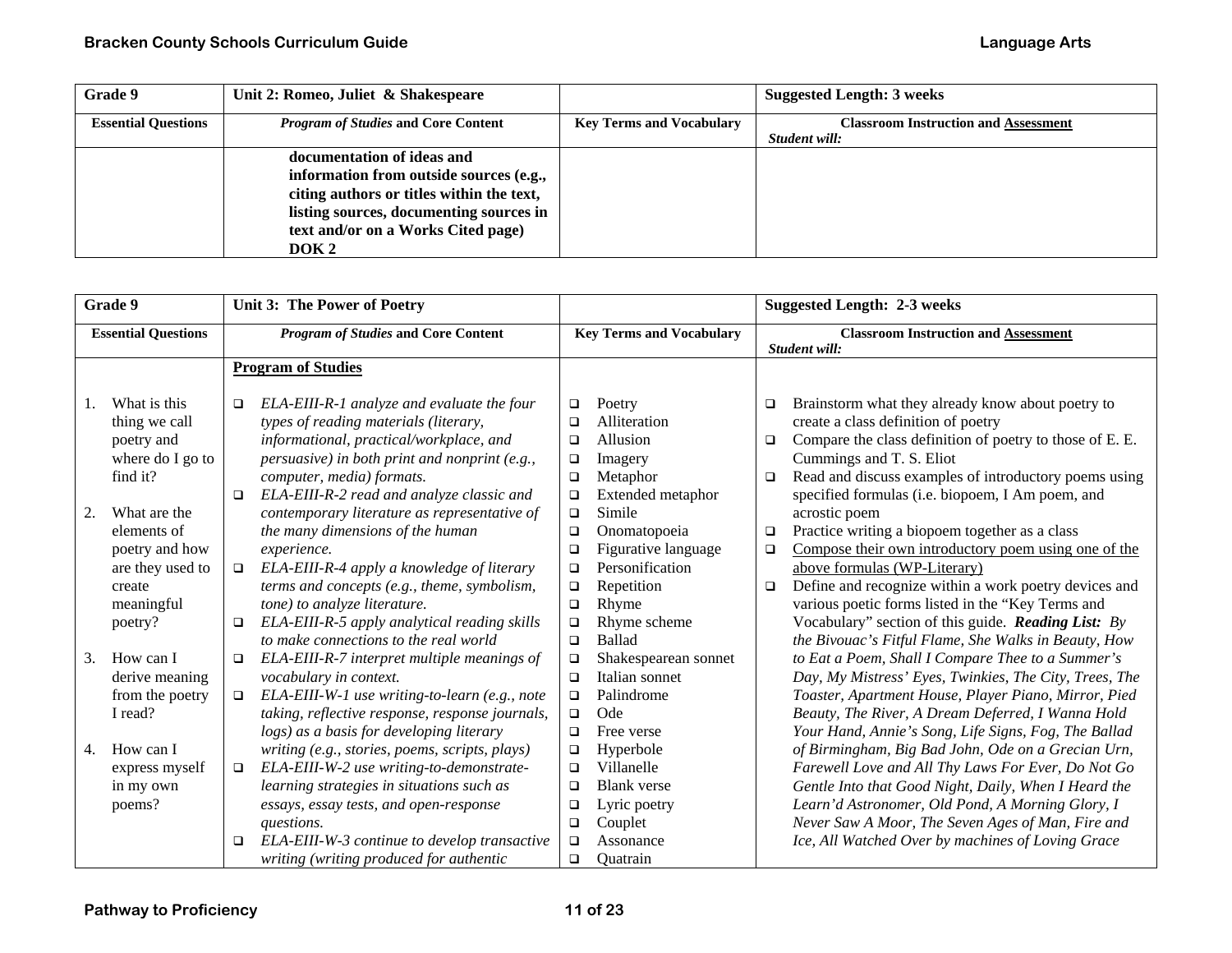| Grade 9<br>Unit 3: The Power of Poetry |                                                                                                                                                                                                                                                                                                                                                                                                                                                                                                                                                                                                                                                                                                                                                                                                                                                                                                                                                                                                                                                                                                                                                                                                                                                                                                                                                                                                                                                                                                                                                                                                      | <b>Suggested Length: 2-3 weeks</b>                                                                                                                                                                                                                                                  |                                                                                                                                                                                                                                                                                                                                                                                                                                                                                                                                                                                                                                                                                                                                                                                                                                                                                                                                                                                                                                                                                                                                                                                                                                                                                                                                                                                                                                                                                                                                                                                                                                                                                         |  |  |
|----------------------------------------|------------------------------------------------------------------------------------------------------------------------------------------------------------------------------------------------------------------------------------------------------------------------------------------------------------------------------------------------------------------------------------------------------------------------------------------------------------------------------------------------------------------------------------------------------------------------------------------------------------------------------------------------------------------------------------------------------------------------------------------------------------------------------------------------------------------------------------------------------------------------------------------------------------------------------------------------------------------------------------------------------------------------------------------------------------------------------------------------------------------------------------------------------------------------------------------------------------------------------------------------------------------------------------------------------------------------------------------------------------------------------------------------------------------------------------------------------------------------------------------------------------------------------------------------------------------------------------------------------|-------------------------------------------------------------------------------------------------------------------------------------------------------------------------------------------------------------------------------------------------------------------------------------|-----------------------------------------------------------------------------------------------------------------------------------------------------------------------------------------------------------------------------------------------------------------------------------------------------------------------------------------------------------------------------------------------------------------------------------------------------------------------------------------------------------------------------------------------------------------------------------------------------------------------------------------------------------------------------------------------------------------------------------------------------------------------------------------------------------------------------------------------------------------------------------------------------------------------------------------------------------------------------------------------------------------------------------------------------------------------------------------------------------------------------------------------------------------------------------------------------------------------------------------------------------------------------------------------------------------------------------------------------------------------------------------------------------------------------------------------------------------------------------------------------------------------------------------------------------------------------------------------------------------------------------------------------------------------------------------|--|--|
| <b>Essential Questions</b>             | <b>Program of Studies and Core Content</b>                                                                                                                                                                                                                                                                                                                                                                                                                                                                                                                                                                                                                                                                                                                                                                                                                                                                                                                                                                                                                                                                                                                                                                                                                                                                                                                                                                                                                                                                                                                                                           | <b>Key Terms and Vocabulary</b>                                                                                                                                                                                                                                                     | <b>Classroom Instruction and Assessment</b><br>Student will:                                                                                                                                                                                                                                                                                                                                                                                                                                                                                                                                                                                                                                                                                                                                                                                                                                                                                                                                                                                                                                                                                                                                                                                                                                                                                                                                                                                                                                                                                                                                                                                                                            |  |  |
|                                        | purposes and audiences beyond completing<br>an assignment to demonstrate learning),<br>which applies knowledge of conventions of<br>various print and nonprint (e.g., computers,<br>electronic media) resources.<br>ELA-EIII-W-4 continue to develop personal<br>$\Box$<br>(e.g., personal narratives, memoirs, personal<br>essays) and literary writing.<br>ELA-EIII-W- tailor use of language and<br>$\Box$<br>conventions (e.g., mechanics, formatting,<br>grammar) for a variety of audiences,<br>purposes, and situations.<br>$\Box$ ELA-EIII-W-6 critique own and others' works<br>based on criteria for effective writing,<br>including awareness of audiences and<br>purpose, organization, idea development, and<br>standards of correctness (e.g., mechanics,<br>grammar, spelling).<br>ELA-EIII-SLO-2 apply critical<br>$\Box$<br>listening/observing skills to analyze nonprint<br>(e.g., computers, electronic media) materials<br>(additional supporting Academic<br>Expectations 5.1).<br>ELA-EIII-SLO-3 collaborate to solve<br>$\Box$<br>problems (e.g. panel discussions, simulations)<br>(additional supporting Academic<br>Expectations 5.5).<br>$\Box$ ELA-EIII-I-1 locate and analyze a variety of<br>appropriate sources to obtain information for<br>specific needs.<br>ELA-EIIII-2 paraphrase and summarize to<br>$\Box$<br>adapt information for specific purposes<br>(additional supporting Academic<br>Expectations 5.3).<br>ELA-EIII-T-1 Use a variety of multimedia<br>o<br>tools (e.g., audio, video, computer<br>presentation programs) to enhance<br>presentations. | Refrain<br>$\Box$<br>Sestet<br>$\Box$<br>Octave<br>$\Box$<br>Haiku<br>$\Box$<br>Elegy<br>$\Box$<br>Found poem<br>$\Box$<br>$\Box$<br>Biopoem<br>Acrostic<br>$\Box$<br>Diamante<br>$\Box$<br>Concrete poem<br>$\Box$<br>Theme<br>$\Box$<br>Mood/tone<br>$\Box$<br>Audience<br>$\Box$ | Use graphic organizers to aid in understanding of the<br>$\Box$<br>following poetic devices and forms: alliteration,<br>imagery, onomatopoeia, haiku, rhyme<br>Write daily journal entries in response to teacher-<br>$\Box$<br>selected prompts, related to the expression and craft of<br>poetry, to be evaluated according to a journal rubric<br>Identify the purpose of using specific poetic devices<br>$\Box$<br>within the context of a poem<br>Analyze, in writing, the effectiveness of poetic devices<br>$\Box$<br>found in selected poems listed on the reading list above,<br>as well as their own original poetry.<br>Read "The Ballad of Birmingham" and compose an<br>$\Box$<br>ending to the story that explains whether the child in the<br>ballad lives or dies<br>Locate examples of ballads, using Internet and print<br>$\Box$<br>sources, to share with the class (Students have the<br>option to use music for this assignment, providing their<br>song meets the criteria for a ballad.)<br>Identify and highlight key points in teacher given<br>$\Box$<br>handouts on the history and structure of the sonnet and<br>the villanelle<br>Compose the following original poems: found poem,<br>$\Box$<br>extended metaphor poem, haiku, ballad, and catalog<br>poem (WP-Literary)<br>Create their own poetry book by compiling their own<br>$\Box$<br>work and the work of published poets and providing<br>detailed analyses and evaluation of the poetic elements<br>contained in each poem.<br>Evaluate the unit through a unit test that combines<br>$\Box$<br>multiple choice and open response selections related to<br>the elements and types of poetry. |  |  |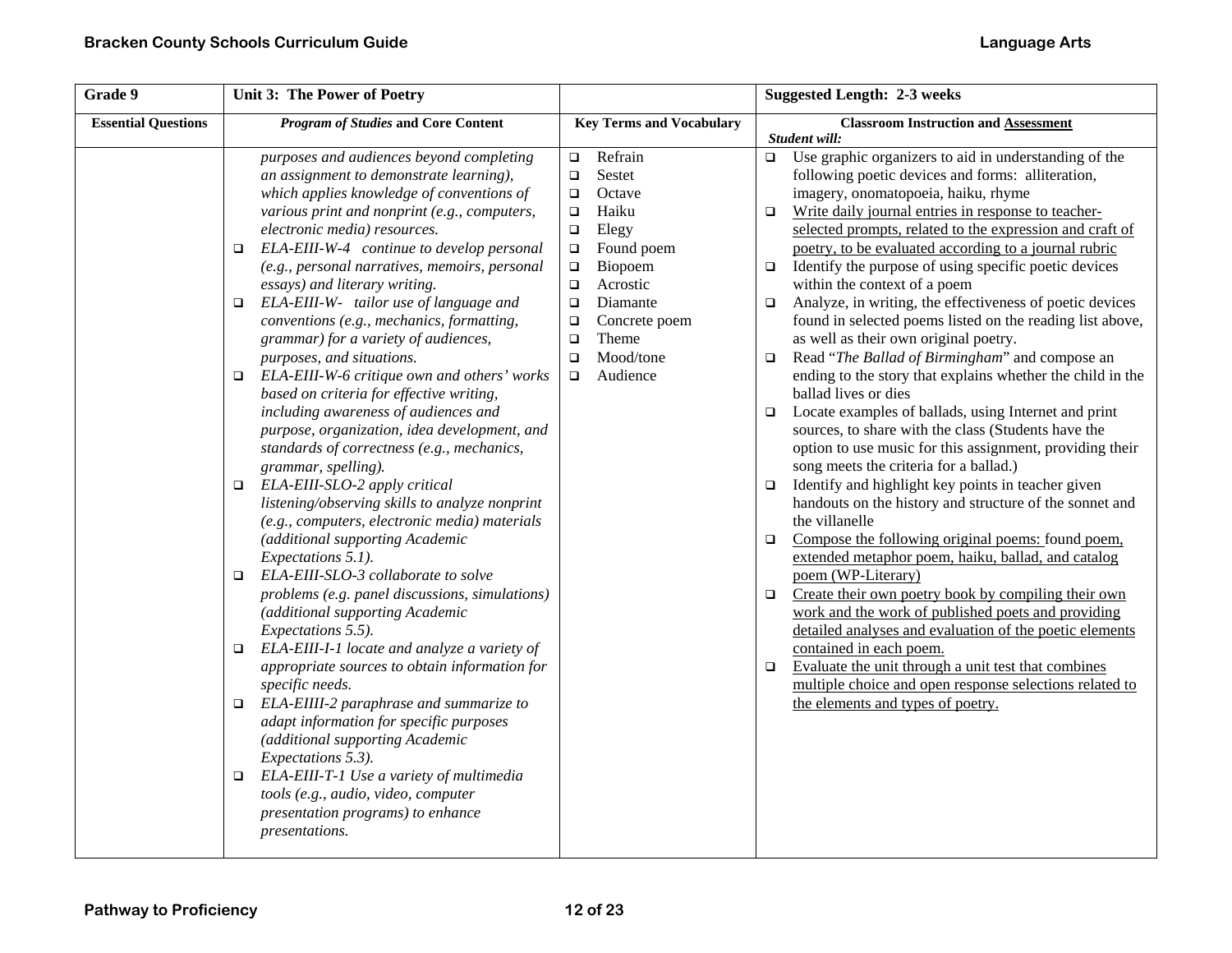| Grade 9                    | Unit 3: The Power of Poetry                                                                                                                                                                                                                                                                                                                                                                                                                                                                                                                                                                                                                   |                                 | <b>Suggested Length: 2-3 weeks</b>          |
|----------------------------|-----------------------------------------------------------------------------------------------------------------------------------------------------------------------------------------------------------------------------------------------------------------------------------------------------------------------------------------------------------------------------------------------------------------------------------------------------------------------------------------------------------------------------------------------------------------------------------------------------------------------------------------------|---------------------------------|---------------------------------------------|
| <b>Essential Questions</b> | <b>Program of Studies and Core Content</b>                                                                                                                                                                                                                                                                                                                                                                                                                                                                                                                                                                                                    | <b>Key Terms and Vocabulary</b> | <b>Classroom Instruction and Assessment</b> |
|                            | <b>Core Content-Reading</b><br>RD-09-2.0.2 Students will identify essential<br>o<br>information from a passage needed to<br>accomplish a task. DOK 1<br>RD-09-2.0.3 Students will apply the<br>$\Box$<br>information contained in a passage to<br>accomplish a task/procedure or to answer                                                                                                                                                                                                                                                                                                                                                    |                                 | Student will:                               |
|                            | questions about a passage. DOK 2<br>RD-09-2.0.7 Students will make inferences,<br>$\Box$<br>draw conclusions or make generalizations<br>based on evidence from a passage. DOK 3<br>RD-09-4.0.1 Students will analyze the content<br>□<br>or make connections as it applies to students'<br>lives (text-to-self, real-world issues (text to-<br>world or other texts (text-to-text).<br>RD-09-4.0.2 Students will use evidence from<br>$\Box$<br>a passage to formulate opinions in response to<br>a reading passage.<br>RD-09-5.0.1 Students will compare and<br>o.<br>contrast the characteristics of a variety of<br>literary genres. DOK 3 |                                 |                                             |
|                            | <b>Core Content-Writing</b><br>WR-HS-1.1.0 Purpose/Audience: Students<br>will establish and maintain a focused<br>purpose to communicate with an authentic<br>audience by<br>Narrowing the topic to present an idea,<br>$\Box$<br>theme or thesis<br>Choosing a perspective authentic to the<br>$\Box$<br>writer<br>Analyzing and addressing the needs of<br>$\Box$<br>the intended audience<br>Adhering to the characteristics of the<br>$\Box$<br>form<br>Applying a suitable tone<br>$\Box$<br>Allowing voice to emerge when<br>$\Box$                                                                                                     |                                 |                                             |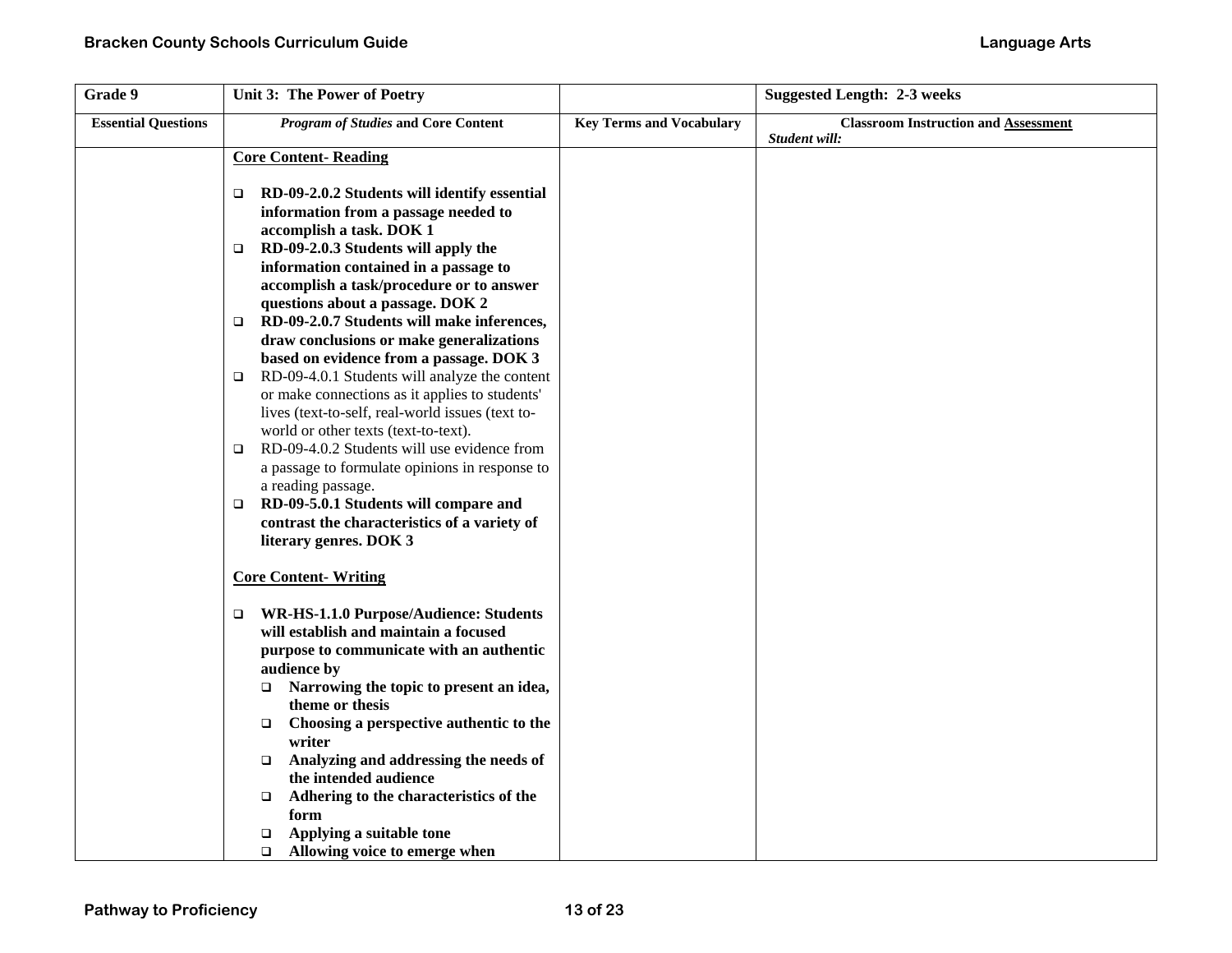| Grade 9                    | Unit 3: The Power of Poetry                                                                  |                                 | <b>Suggested Length: 2-3 weeks</b>          |
|----------------------------|----------------------------------------------------------------------------------------------|---------------------------------|---------------------------------------------|
| <b>Essential Questions</b> | <b>Program of Studies and Core Content</b>                                                   | <b>Key Terms and Vocabulary</b> | <b>Classroom Instruction and Assessment</b> |
|                            |                                                                                              |                                 | Student will:                               |
|                            | appropriate DOK 4                                                                            |                                 |                                             |
|                            | WR-HS-1.1.2 In Literary Writing                                                              |                                 |                                             |
|                            | □<br>Students will communicate to an<br>$\Box$                                               |                                 |                                             |
|                            | audience about the human condition (e.g.,                                                    |                                 |                                             |
|                            | by painting a picture, recreating a feeling,                                                 |                                 |                                             |
|                            | telling a story, capturing a moment,                                                         |                                 |                                             |
|                            | evoking an image, or showing an                                                              |                                 |                                             |
|                            | extraordinary perception of the ordinary).                                                   |                                 |                                             |
|                            | Students will apply characteristics of the<br>$\Box$                                         |                                 |                                             |
|                            | selected form (e.g., short story,                                                            |                                 |                                             |
|                            | play/script, poem).                                                                          |                                 |                                             |
|                            | Students will sustain point of view.<br>$\Box$                                               |                                 |                                             |
|                            | Students will sustain a suitable tone or<br>$\Box$                                           |                                 |                                             |
|                            | appropriate voice.                                                                           |                                 |                                             |
|                            | Students will apply fictional perspective<br>$\Box$<br>in literary writing when appropriate. |                                 |                                             |
|                            |                                                                                              |                                 |                                             |
|                            | WR-HS-1.2.0 Idea Development/Support:<br>$\Box$                                              |                                 |                                             |
|                            | Students will support main ideas and                                                         |                                 |                                             |
|                            | deepen the audience's understanding of                                                       |                                 |                                             |
|                            | purpose by                                                                                   |                                 |                                             |
|                            | □ Developing logical, justified and                                                          |                                 |                                             |
|                            | suitable explanations                                                                        |                                 |                                             |
|                            | <b>Providing relevant elaboration</b><br>$\Box$                                              |                                 |                                             |
|                            | <b>Explaining related connections or</b><br>$\Box$                                           |                                 |                                             |
|                            | reflections                                                                                  |                                 |                                             |
|                            | Applying idea development strategies<br>$\Box$<br>appropriate to the form DOK 4              |                                 |                                             |
|                            |                                                                                              |                                 |                                             |
|                            | WR-HS-1.2.2 In Personal Expressive/Literary<br>$\Box$                                        |                                 |                                             |
|                            | Writing                                                                                      |                                 |                                             |
|                            | Students will communicate theme/main<br>$\Box$                                               |                                 |                                             |
|                            | idea through use of literary elements                                                        |                                 |                                             |
|                            | appropriate to the genre:                                                                    |                                 |                                             |
|                            | Students will develop characters<br>$\Box$                                                   |                                 |                                             |
|                            | (fictional/non-fictional) through                                                            |                                 |                                             |
|                            | emotions, actions, reactions, actions,                                                       |                                 |                                             |
|                            | reactions, descriptions, thoughts, or                                                        |                                 |                                             |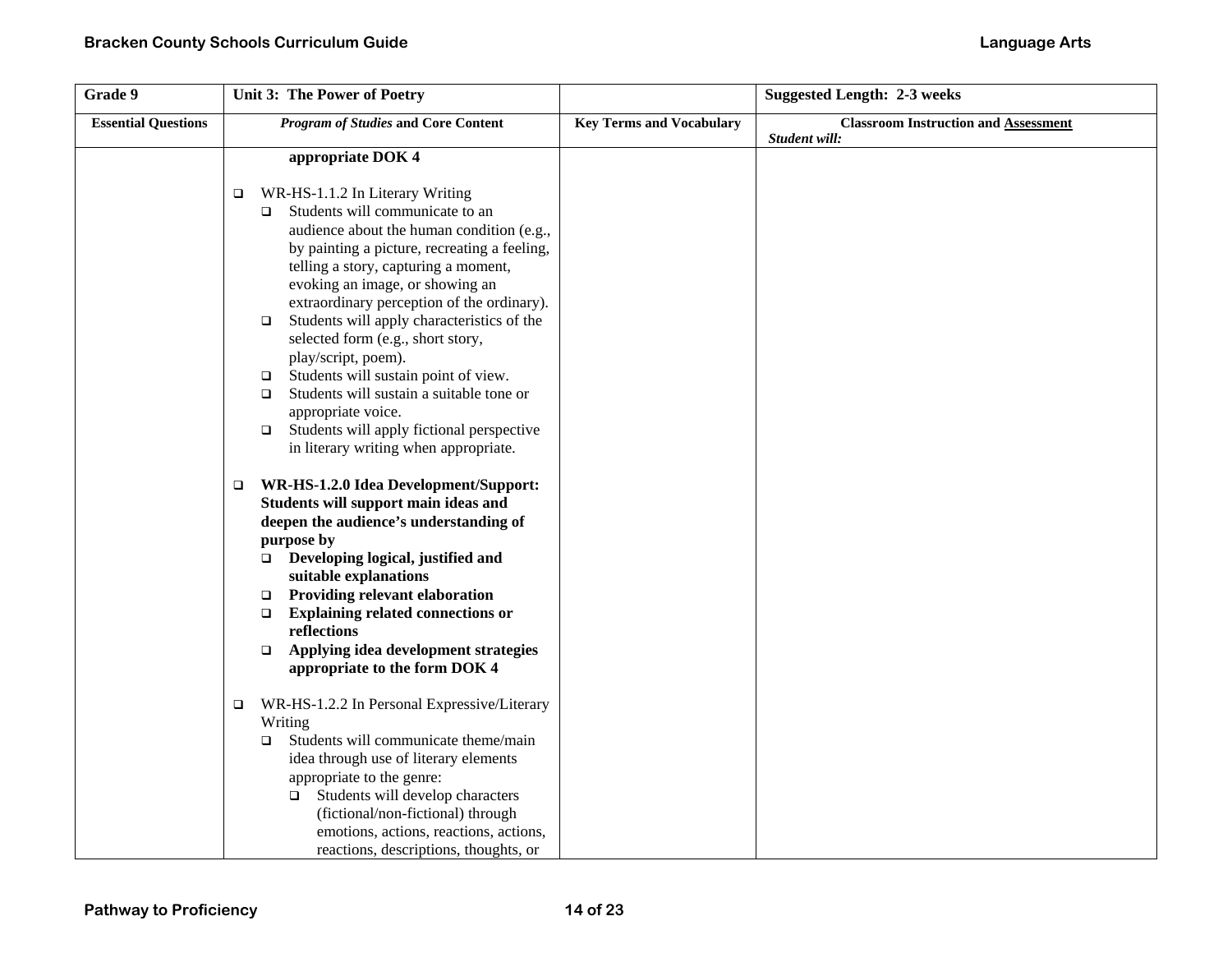| Grade 9                    | Unit 3: The Power of Poetry                                                   |                                 | <b>Suggested Length: 2-3 weeks</b>          |
|----------------------------|-------------------------------------------------------------------------------|---------------------------------|---------------------------------------------|
| <b>Essential Questions</b> | <b>Program of Studies and Core Content</b>                                    | <b>Key Terms and Vocabulary</b> | <b>Classroom Instruction and Assessment</b> |
|                            |                                                                               |                                 | Student will:                               |
|                            | dialogue when appropriate.<br>Students will develop plot/story line<br>$\Box$ |                                 |                                             |
|                            | appropriate to form.                                                          |                                 |                                             |
|                            | Students will develop an appropriate<br>$\Box$                                |                                 |                                             |
|                            | setting, mood, scene, image or feeling.                                       |                                 |                                             |
|                            | Students will incorporate literary or<br>$\Box$                               |                                 |                                             |
|                            | poetic devices (e.g., simile, metaphor,                                       |                                 |                                             |
|                            | personification) for an intentional effect.                                   |                                 |                                             |
|                            | Students will incorporate reflection and<br>$\Box$                            |                                 |                                             |
|                            | insight and analysis when appropriate.                                        |                                 |                                             |
|                            |                                                                               |                                 |                                             |
|                            | WR-HS-2.3.0 Organization: Students will<br>$\Box$                             |                                 |                                             |
|                            | create unity and coherence to accomplish                                      |                                 |                                             |
|                            | the focused purpose by                                                        |                                 |                                             |
|                            | <b>Engaging the audience</b><br>$\Box$                                        |                                 |                                             |
|                            | <b>Establishing a context for reading</b><br>$\Box$                           |                                 |                                             |
|                            | when appropriate                                                              |                                 |                                             |
|                            | Communicating ideas and support in a<br>$\Box$                                |                                 |                                             |
|                            | meaningful order                                                              |                                 |                                             |
|                            | Applying transitions and transitional<br>$\Box$                               |                                 |                                             |
|                            | elements to guide reader through the                                          |                                 |                                             |
|                            | piece                                                                         |                                 |                                             |
|                            | Developing effective closure DOK 3<br>$\Box$                                  |                                 |                                             |
|                            | WR-HS-2.3.2 In Personal Expressive/Literary<br>$\Box$                         |                                 |                                             |
|                            | Writing                                                                       |                                 |                                             |
|                            | Students will engage the interest of the<br>$\Box$                            |                                 |                                             |
|                            | reader.                                                                       |                                 |                                             |
|                            | Students will communicate ideas and<br>$\Box$                                 |                                 |                                             |
|                            | details in meaningful order.                                                  |                                 |                                             |
|                            | Students will apply organizational<br>$\Box$                                  |                                 |                                             |
|                            | devices (e.g. foreshadowing, flashback)                                       |                                 |                                             |
|                            | when appropriate.                                                             |                                 |                                             |
|                            | Students will apply a variety of<br>$\Box$                                    |                                 |                                             |
|                            | transitions or transitional elements                                          |                                 |                                             |
|                            | between ideas and details to guide the                                        |                                 |                                             |
|                            | reader.                                                                       |                                 |                                             |
|                            | Students will apply effective<br>$\Box$                                       |                                 |                                             |
|                            | paragraphing.                                                                 |                                 |                                             |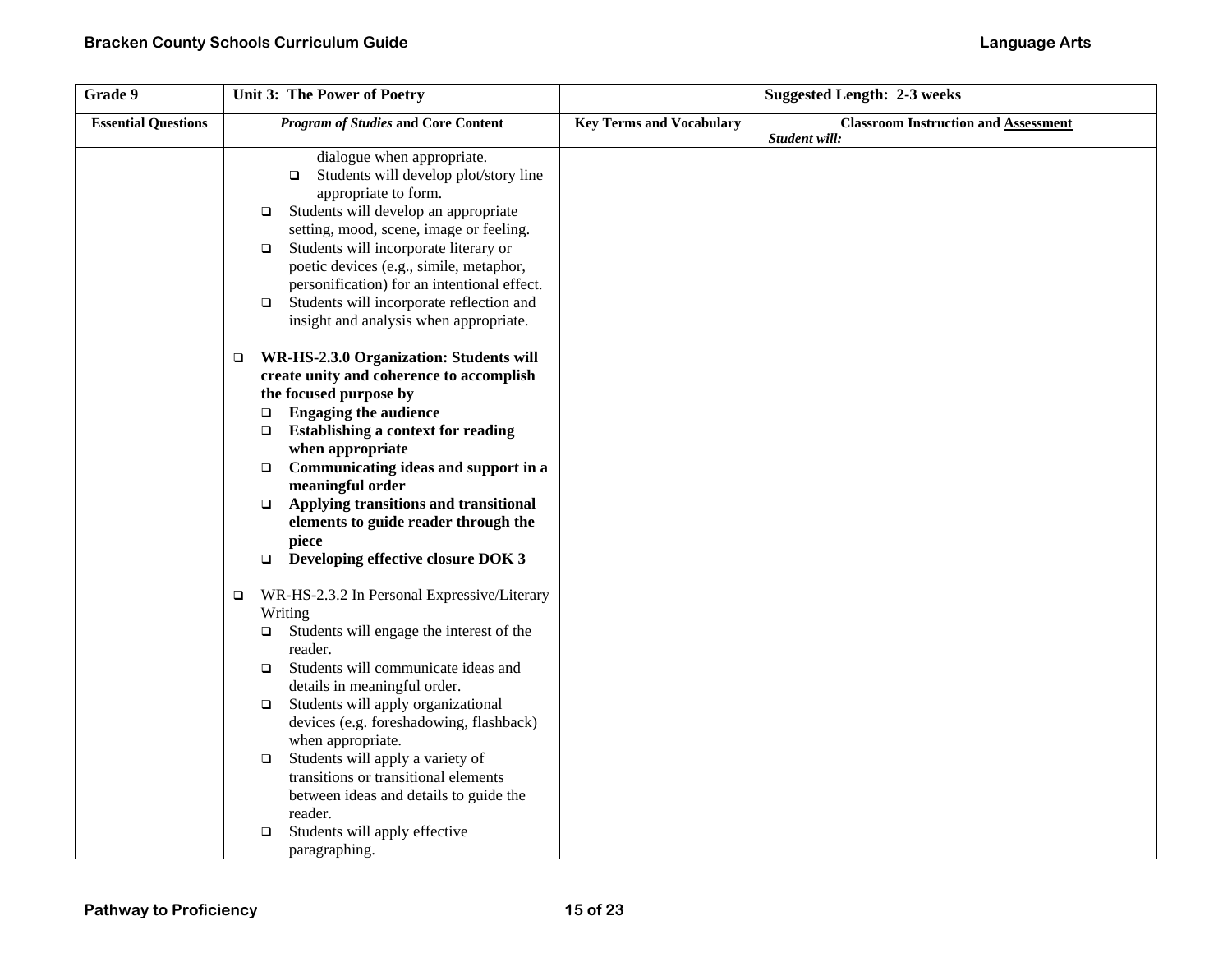| Grade 9                    | Unit 3: The Power of Poetry                                                                                                                                                                                                                                                                                                                                                                                                                                                                                  |                                 | <b>Suggested Length: 2-3 weeks</b>          |
|----------------------------|--------------------------------------------------------------------------------------------------------------------------------------------------------------------------------------------------------------------------------------------------------------------------------------------------------------------------------------------------------------------------------------------------------------------------------------------------------------------------------------------------------------|---------------------------------|---------------------------------------------|
| <b>Essential Questions</b> | <b>Program of Studies and Core Content</b>                                                                                                                                                                                                                                                                                                                                                                                                                                                                   | <b>Key Terms and Vocabulary</b> | <b>Classroom Instruction and Assessment</b> |
|                            | Students will arrange poetic stanzas in a<br>$\Box$<br>way that enhances the meaning through<br>the use of white space, line breaks, and<br>shape.<br>Students will create effective<br>$\Box$<br>conclusions.                                                                                                                                                                                                                                                                                               |                                 | Student will:                               |
|                            | <b>WR-HS-2.4.0 Sentence Structure: Students</b><br>□<br>will create effective sentences by<br>Applying a variety of structures and<br>$\Box$<br>lengths<br><b>Maintaining parallel structure</b><br>$\Box$<br>Developing complete and correct<br>$\Box$<br>sentences unless using unconventional<br>structures for effect when appropriate<br>DOK <sub>3</sub>                                                                                                                                               |                                 |                                             |
|                            | WR-HS-2.4.2 In Personal Expressive/Literary<br>$\Box$<br>Writing,<br>Students will develop sentences of<br>□<br>various structures and lengths for effect.<br>Students will maintain parallel structure.<br>$\Box$<br>Students will develop complete sentences<br>$\Box$<br>or apply unconventional structures for an<br>intentional effect when appropriate.<br>Students will arrange poetic language in<br>$\Box$<br>meaningful order.<br>Students will apply poetic line breaks<br>$\Box$<br>effectively. |                                 |                                             |
|                            | WR-HS-3.5.0 Language: Students will<br>$\Box$<br>exemplify effective language choices by<br>Applying correct grammar and usage<br>$\Box$<br>Applying concise use of language<br>$\Box$<br>Incorporating strong verbs, precise<br>$\Box$<br>nouns, concrete details, and sensory<br>details<br>Applying language appropriate to the<br>$\Box$<br>content, purpose, and audience DOK 2                                                                                                                         |                                 |                                             |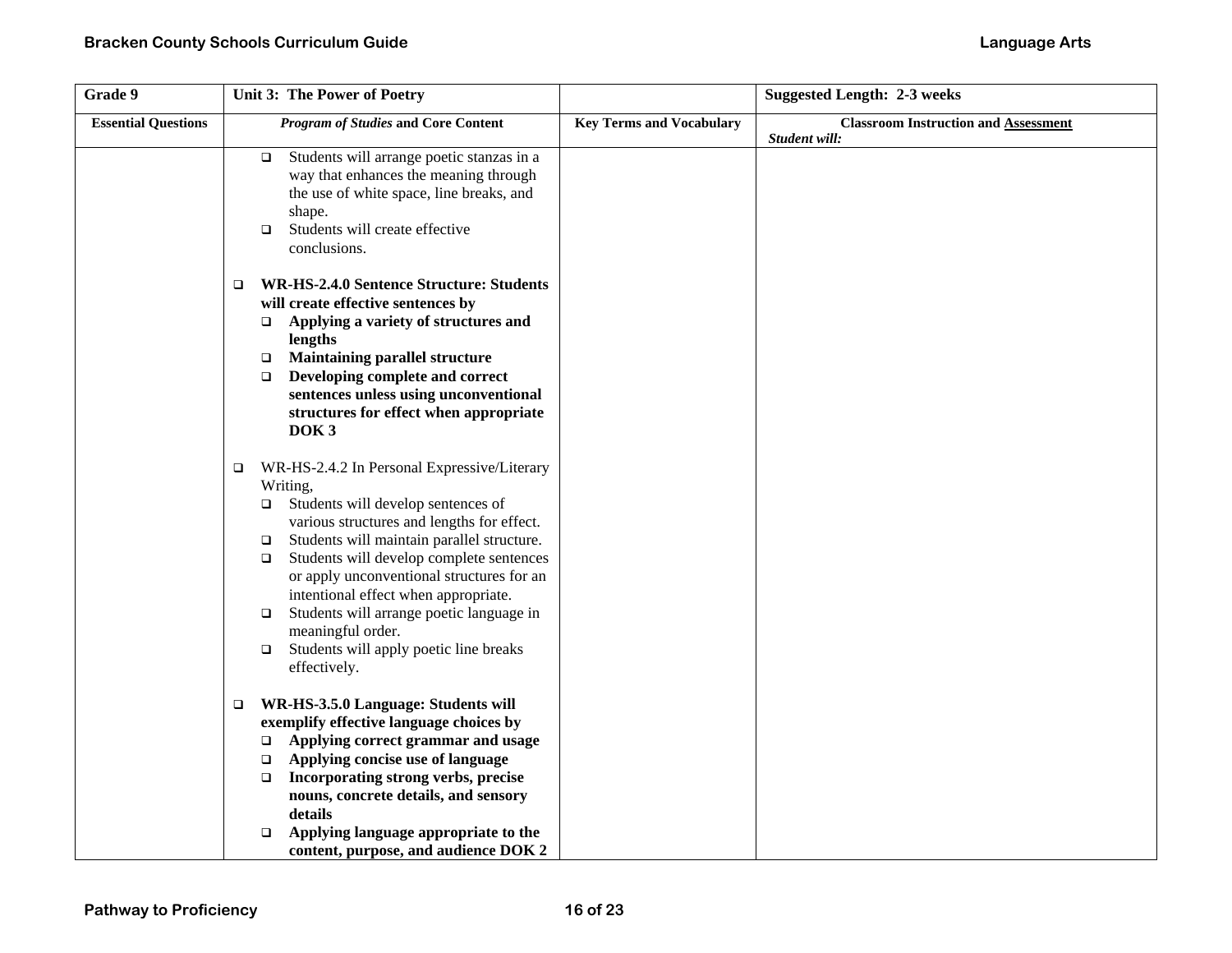| Grade 9                    | Unit 3: The Power of Poetry                                                                                                                                                                                                                                                                                                                                                                                                                                                                                                                                                                   |                                 | <b>Suggested Length: 2-3 weeks</b>                           |
|----------------------------|-----------------------------------------------------------------------------------------------------------------------------------------------------------------------------------------------------------------------------------------------------------------------------------------------------------------------------------------------------------------------------------------------------------------------------------------------------------------------------------------------------------------------------------------------------------------------------------------------|---------------------------------|--------------------------------------------------------------|
| <b>Essential Questions</b> | <b>Program of Studies and Core Content</b>                                                                                                                                                                                                                                                                                                                                                                                                                                                                                                                                                    | <b>Key Terms and Vocabulary</b> | <b>Classroom Instruction and Assessment</b><br>Student will: |
|                            | WR-HS-3.5.2 In Personal Expressive/Literary<br>□<br>Writing<br>Students will adhere to standard<br>□<br>guidelines for usage and grammar or<br>apply nonstandard for an intentional<br>effect.<br>Students will incorporate language based<br>□<br>on economy, precision, richness, or<br>impact on the reader.<br>Students will develop ideas through<br>□<br>descriptive or figurative language.                                                                                                                                                                                            |                                 |                                                              |
|                            | WR-HS-3.6.0 Correctness: Students will<br>$\Box$<br>communicate clearly by<br><b>Applying correct spelling</b><br>□<br>Applying correct punctuation<br>❏<br>Applying correct capitalization<br>$\Box$<br>Incorporating acceptable departure<br>$\Box$<br>from standard correctness to enhance<br>meaning when appropriate<br><b>Incorporating appropriate</b><br>□<br>documentation of ideas and<br>information from outside sources (e.g.,<br>citing authors or titles within the text,<br>listing sources, documenting sources in<br>text and/or on a Works Cited page)<br>DOK <sub>2</sub> |                                 |                                                              |

| Grade 9                    | <b>Unit 4: The Perilous Journey</b>          |                                 | <b>Suggested Length: 2-3 weeks</b>                   |
|----------------------------|----------------------------------------------|---------------------------------|------------------------------------------------------|
| <b>Essential Questions</b> | <b>Program of Studies and Core Content</b>   | <b>Key Terms and Vocabulary</b> | <b>Classroom Instruction and Assessment</b>          |
|                            |                                              |                                 | Student will:                                        |
|                            | <b>Program of Studies</b>                    |                                 |                                                      |
| What is an epic            | ELA-EIII-R-2 read and analyze classic and    | Epic poem                       | Students will read excerpts and summaries from       |
| poem?                      | contemporary literature as representative of | Epic hero                       | Homer's <i>The Odyssey</i> .                         |
|                            | the many dimensions of the human             | Homer                           | Students will read and analyze an informative speech |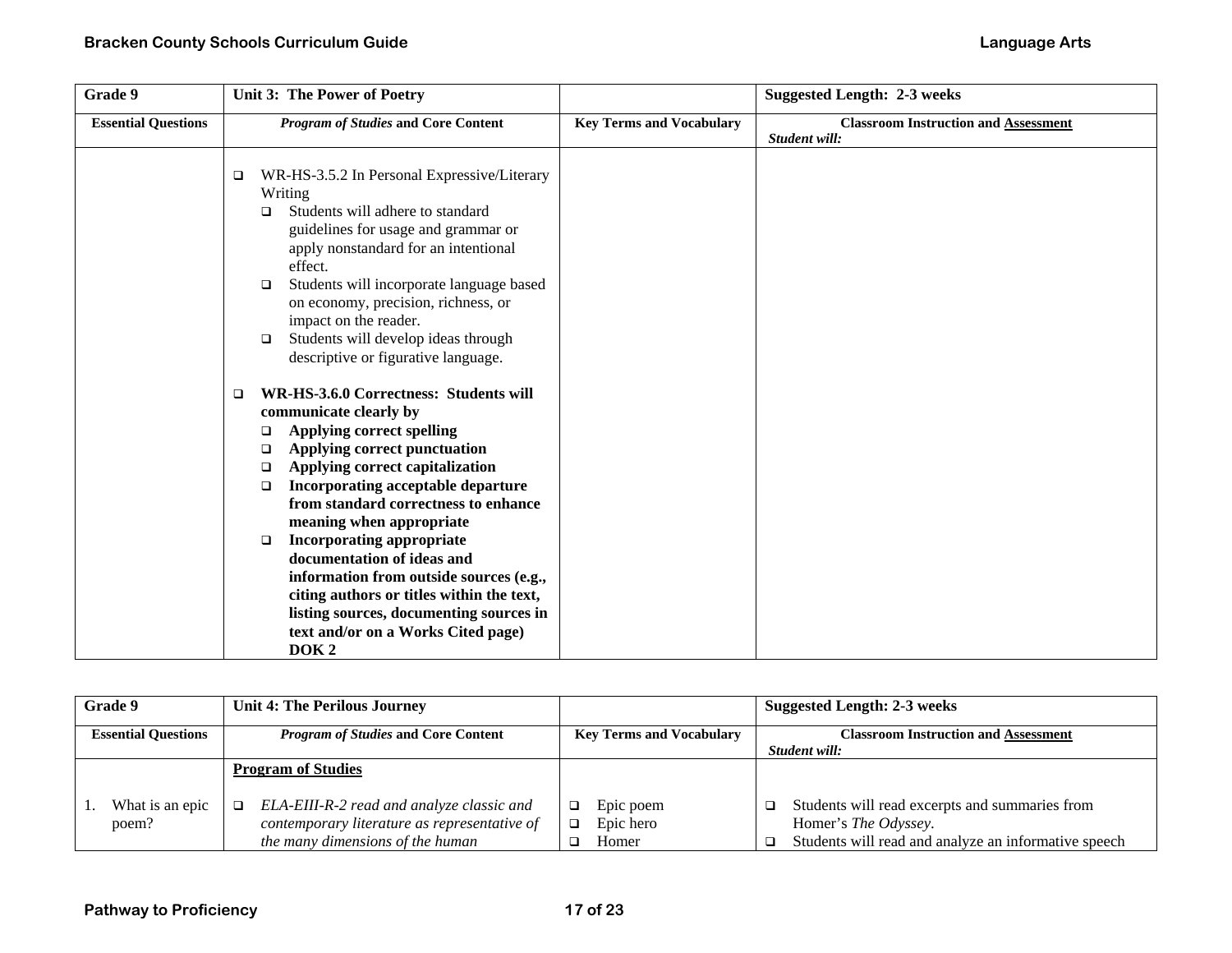| Grade 9                    |        | <b>Unit 4: The Perilous Journey</b>             |        | <b>Suggested Length: 2-3 weeks</b> |        |                                                              |
|----------------------------|--------|-------------------------------------------------|--------|------------------------------------|--------|--------------------------------------------------------------|
| <b>Essential Questions</b> |        | <b>Program of Studies and Core Content</b>      |        | <b>Key Terms and Vocabulary</b>    |        | <b>Classroom Instruction and Assessment</b><br>Student will: |
| What<br>2.                 |        | experience.                                     | $\Box$ | Homeric simile                     |        | and complete an outline of that speech.                      |
| conventions of             | $\Box$ | ELA-EIII-R-4 apply a knowledge of literary      | $\Box$ | Homeric epithet                    | $\Box$ | Students will research and create a PowerPoint               |
| poetry are used            |        | terms and concepts (e.g., theme, symbolism,     | $\Box$ | Odyssey                            |        | presentation for the class about a Greek god. Students       |
| in an epic                 |        | tone) to analyze literature.                    | $\Box$ | Dramatic irony                     |        | will compose and deliver an informative speech to            |
| poem?                      | $\Box$ | ELA-EIII-R-5 apply analytical reading skills    | $\Box$ | Invocation to the Muse             |        | accompany their presentations. (WP-Transactive)              |
|                            |        | to make connections to the real world.          | $\Box$ | Foreshadowing                      |        |                                                              |
| How is the<br>3.           | $\Box$ | ELA-EIII-R-7 interpret multiple meanings of     | $\Box$ | In media res                       | $\Box$ | Students will summarize the background story of              |
| journey a                  |        | vocabulary in context.                          |        |                                    |        | Odysseus and the beginning of his journey in written         |
| metaphor for               | $\Box$ | ELA-EIII-W-1 use writing-to-learn (e.g., note   |        |                                    |        | and illustrated form.                                        |
| life?                      |        | taking, reflective response, response journals, |        |                                    | $\Box$ | Students will read Suzanne Vega's poem "Calypso" and         |
|                            |        | logs) as a basis for developing literary        |        |                                    |        | make a Venn diagram that compares/contrasts the              |
| What are the<br>4.         |        | writing (e.g., stories, poems, scripts, plays). |        |                                    |        | character of Calypso from The Odyssey and Calypso            |
| characteristics            | $\Box$ | ELA-EIII-W-2 use writing-to-demonstrate-        |        |                                    |        | from the poem.                                               |
| of an epic hero            |        | learning strategies in situations such as       |        |                                    | $\Box$ | Students will read and summarize the following articles:     |
| and how can I              |        | essays, essay tests, and open-response          |        |                                    |        | "Troy: It Casts a Spell" and "Welcome: A Religious           |
| find those same            |        | questions.                                      |        |                                    |        | Duty"                                                        |
| characteristics            | $\Box$ | ELA-EIII-W-3 continue to develop transactive    |        |                                    | $\Box$ | Students will identify the characteristics of an epic hero   |
| in my own life?            |        | writing (writing produced for authentic         |        |                                    |        | as found in the character Odysseus, and then write a         |
|                            |        | purposes and audiences beyond completing        |        |                                    |        | series of journal entries reflecting on the presence of      |
|                            |        | an assignment to demonstrate learning),         |        |                                    |        | these same characteristics in their own lives and the        |
|                            |        | which applies knowledge of conventions of       |        |                                    |        | lives of others in the $21st$ century.                       |
|                            |        | various print and nonprint (e.g., computers,    |        |                                    | $\Box$ | Students will define and locate in the text: Homeric         |
|                            |        | electronic media) resources.                    |        |                                    |        | simile, Homeric epithet, invocation of the Muse,             |
|                            | $\Box$ | ELA-EIII-W-4 continue to develop personal       |        |                                    |        | dramatic irony and foreshadowing, and evaluate how           |
|                            |        | (e.g., personal narratives, memoirs, personal   |        |                                    |        | these literary elements enhance the poem.                    |
|                            |        | essays) and literary writing.                   |        |                                    | $\Box$ | Students will read and summarize the article "Welcome:       |
|                            | $\Box$ | ELA-EIII-W-5 tailor use of language and         |        |                                    |        | A Religious Duty", and evaluate the importance of            |
|                            |        | conventions (e.g., mechanics, formatting,       |        |                                    |        | hospitality in ancient Greece as reflected in the epic       |
|                            |        | grammar) for a variety of audiences,            |        |                                    |        | poem.                                                        |
|                            |        | purposes, and situations.                       |        |                                    | $\Box$ | Students will interpret various scenes through oral          |
|                            | $\Box$ | ELA-EIII-W-6 critique own and others' works     |        |                                    |        | presentations.                                               |
|                            |        | based on criteria for effective writing,        |        |                                    | $\Box$ | Students will paraphrase various passages from the           |
|                            |        | including awareness of audiences and            |        |                                    |        | poem.                                                        |
|                            |        | purpose, organization, idea development, and    |        |                                    | $\Box$ | Students will answer several open response questions         |
|                            |        | standards of correctness (e.g., mechanics,      |        |                                    |        | about the poem using the four-column method and              |
|                            |        | grammar, spelling).                             |        |                                    |        | scoring guide provided.                                      |
|                            | $\Box$ | ELA-EIII-SLO-2 apply critical                   |        |                                    | $\Box$ | Students will evaluate the poem through multiple             |
|                            |        | listening/observing skills to analyze nonprint  |        |                                    |        | choice, matching and open response selections on a unit      |
|                            |        | (e.g., computers, electronic media) materials   |        |                                    |        | test.                                                        |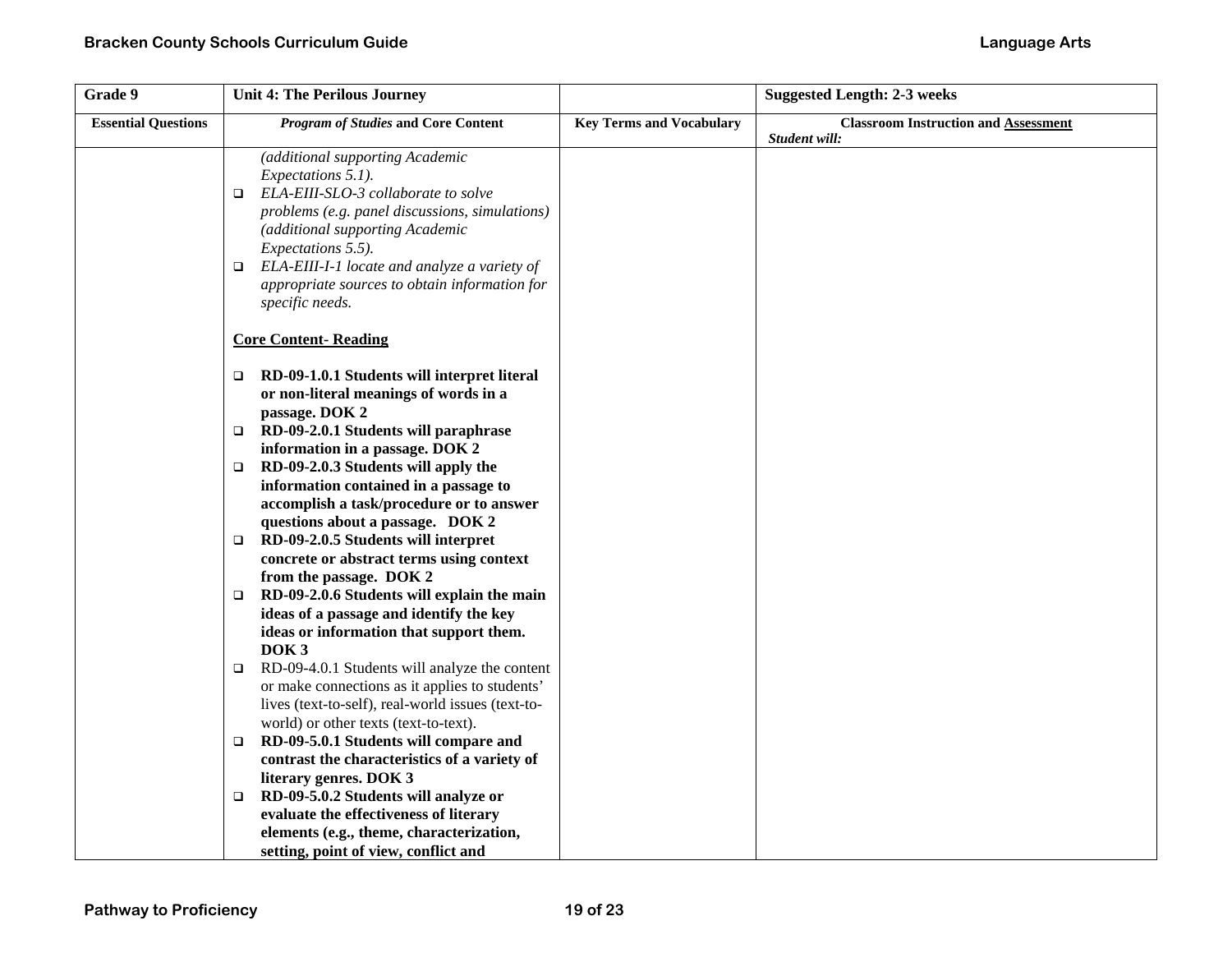| Grade 9                    | <b>Unit 4: The Perilous Journey</b>                                                                                                                                                                                                                                                                                                                                                                                                                                                                                                                                                                                                                   |                                 | <b>Suggested Length: 2-3 weeks</b>                           |
|----------------------------|-------------------------------------------------------------------------------------------------------------------------------------------------------------------------------------------------------------------------------------------------------------------------------------------------------------------------------------------------------------------------------------------------------------------------------------------------------------------------------------------------------------------------------------------------------------------------------------------------------------------------------------------------------|---------------------------------|--------------------------------------------------------------|
| <b>Essential Questions</b> | <b>Program of Studies and Core Content</b>                                                                                                                                                                                                                                                                                                                                                                                                                                                                                                                                                                                                            | <b>Key Terms and Vocabulary</b> | <b>Classroom Instruction and Assessment</b><br>Student will: |
|                            | resolution, plot, structure) within a<br>passage. DOK 3                                                                                                                                                                                                                                                                                                                                                                                                                                                                                                                                                                                               |                                 |                                                              |
|                            | <b>Core Content-Writing</b>                                                                                                                                                                                                                                                                                                                                                                                                                                                                                                                                                                                                                           |                                 |                                                              |
|                            | WR-HS-1.1.2 In Literary Writing,<br>$\Box$<br>Students will communicate to an<br>$\Box$<br>audience about the human condition (e.g.,<br>by painting a picture, recreating a feeling,<br>telling a story, capturing a moment,<br>evoking an image, or showing an<br>extraordinary perception of the ordinary).<br>Students will apply characteristics of the<br>$\Box$<br>selected form (e.g., short story,<br>play/script, poem).<br>Students will sustain point of view.<br>□<br>Students will sustain a suitable tone or<br>$\Box$<br>appropriate voice.<br>Students will apply fictional perspective<br>□<br>in literary writing when appropriate. |                                 |                                                              |

| Grade 9                                                                                        | Unit 5: Persuasive Pigs and Other Animals on<br>the Farm                                                                                                                                                                                      |                                                                                                      | <b>Suggested Length: 4-6 weeks</b>                                                                                                                                                                                                                                                                                                                          |  |
|------------------------------------------------------------------------------------------------|-----------------------------------------------------------------------------------------------------------------------------------------------------------------------------------------------------------------------------------------------|------------------------------------------------------------------------------------------------------|-------------------------------------------------------------------------------------------------------------------------------------------------------------------------------------------------------------------------------------------------------------------------------------------------------------------------------------------------------------|--|
| <b>Essential Questions</b>                                                                     | <b>Program of Studies and Core Content</b>                                                                                                                                                                                                    | <b>Key Terms and Vocabulary</b>                                                                      | <b>Classroom Instruction and Assessment</b><br>Student will:                                                                                                                                                                                                                                                                                                |  |
|                                                                                                | <b>Program of Studies</b>                                                                                                                                                                                                                     |                                                                                                      |                                                                                                                                                                                                                                                                                                                                                             |  |
| What causes<br>people to rise<br>up and rebel?                                                 | ELA-EIII-R-1 analyze and evaluate the four<br>□<br>types of reading materials (literary,<br>informational, practical/workplace, and<br>persuasive) in both print and nonprint (e.g.,                                                          | Proletariat<br>□<br>Propaganda<br>□<br>Beast fable<br>❏<br>Allegory<br>❏                             | Become familiar with the concept of revolution, stages<br>□<br>of revolution and vocabulary necessary to understand<br>these concepts through teacher-given notes about the<br><b>Russian Revolution</b>                                                                                                                                                    |  |
| What is the<br>nature of power<br>and how do<br>people get it,<br>take and use or<br>abuse it? | computer, media) formats.<br>ELA-EIII-R-2 read and analyze classic and<br>$\Box$<br>contemporary literature as representative of<br>the many dimensions of the human<br><i>experience.</i><br>ELA-EIII-R-4 apply a knowledge of literary<br>□ | Symbolism<br>□<br>Metaphor<br>□<br>Simile<br>□<br>Protagonist<br>□<br>Antagonist<br>❏<br>Satire<br>□ | Reflect on what they have read and interpreted in the<br>o.<br>novel by creating journal entries, as one of the barnyard<br>animals in the book, in response to teacher's prompts.<br>Analyze the characters in the novel and how they<br>□<br>change during the early stages of the revolution.<br>Create a graphic organizer that shows a particular<br>□ |  |
|                                                                                                | terms and concepts (e.g., theme, symbolism,                                                                                                                                                                                                   | Dramatic irony<br>□                                                                                  | character's strengths and weaknesses at the beginning of                                                                                                                                                                                                                                                                                                    |  |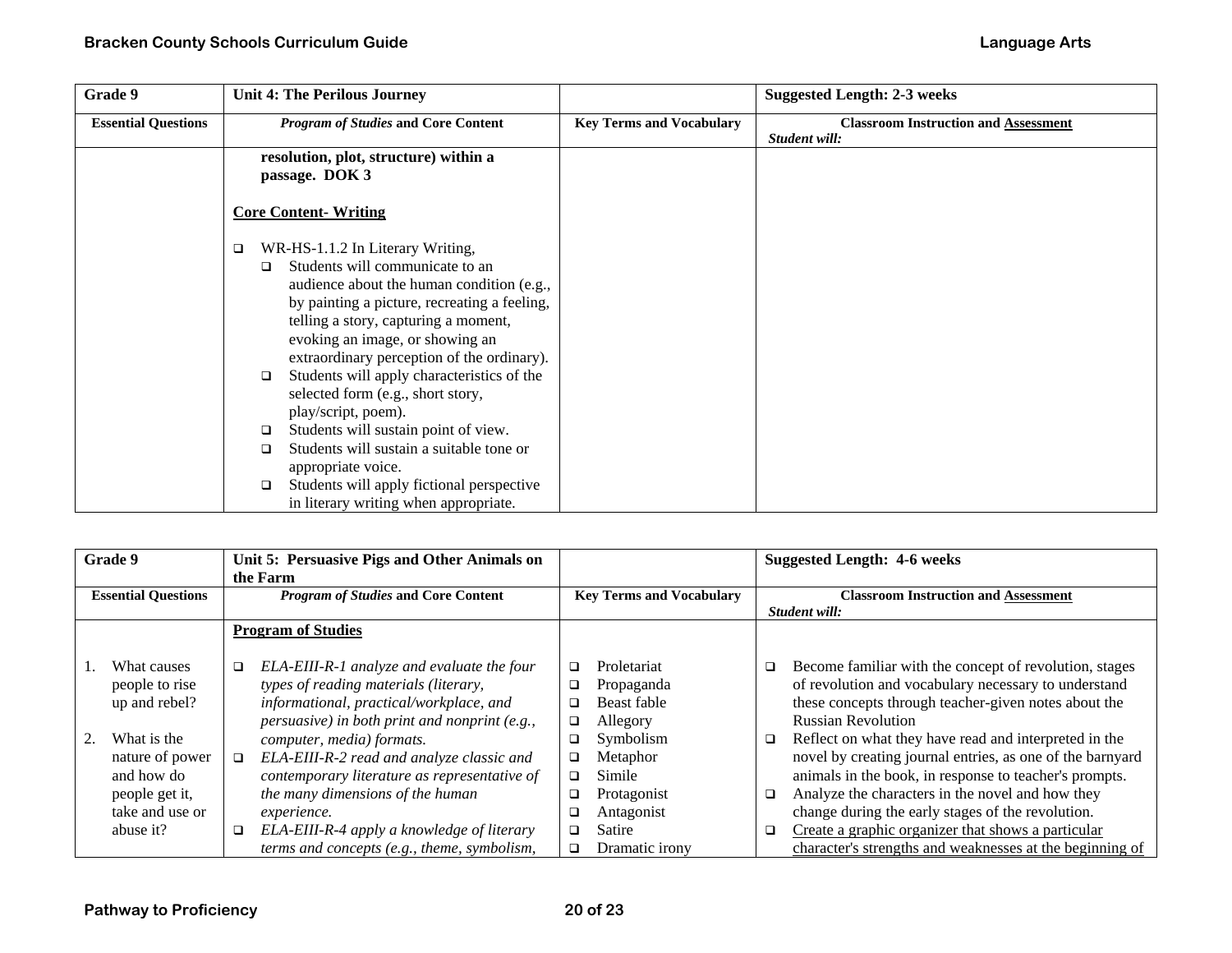| Grade 9                    |                                | Unit 5: Persuasive Pigs and Other Animals on                                                      |                                                  | <b>Suggested Length: 4-6 weeks</b>                                                                                   |
|----------------------------|--------------------------------|---------------------------------------------------------------------------------------------------|--------------------------------------------------|----------------------------------------------------------------------------------------------------------------------|
|                            |                                | the Farm                                                                                          |                                                  |                                                                                                                      |
| <b>Essential Questions</b> |                                | <b>Program of Studies and Core Content</b>                                                        | <b>Key Terms and Vocabulary</b>                  | <b>Classroom Instruction and Assessment</b>                                                                          |
| 3.                         | What are the                   | tone) to analyze literature.                                                                      | Situational irony<br>$\Box$                      | Student will:<br>the book and again after the pigs take control.                                                     |
|                            | stages of a<br>revolution and  | ELA-EIII-R-5 apply analytical reading skills<br>$\Box$<br>to make connections to the real world.  | $\Box$<br>Classless society<br>Marxism<br>$\Box$ | Participate in a class discussion of the changes that<br>$\Box$<br>occur in the various characters.                  |
|                            | how does                       | ELA-EIII-R-7 interpret multiple meanings of<br>$\Box$                                             | Capitalism<br>$\Box$<br>Socialism<br>$\Box$      | Identify, as a class, the qualities of a good leader and<br>$\Box$                                                   |
|                            | Animal Farm<br>follow this     | vocabulary in context.<br>ELA-EIII-W-1 use writing-to-learn (e.g., note<br>□                      |                                                  | participate in a mock election of a barnyard leader from<br>among their animals.                                     |
|                            | formula?                       | taking, reflective response, response journals,<br>logs) as a basis for developing literary       |                                                  | Work in groups to define and understand the five stages<br>$\Box$<br>of plot and create a story map for Animal Farm. |
| 4.                         | What are the                   | writing (e.g., stories, poems, scripts, plays).                                                   |                                                  | Students will answer several open response questions<br>$\Box$                                                       |
|                            | qualities of a<br>good leader? | ELA-EIII-W-2 use writing-to-demonstrate-<br>□<br>learning strategies in situations such as        |                                                  | about the novel using the four-column method and<br>scoring guide provided                                           |
|                            |                                | essays, essay tests, and open-response                                                            |                                                  | Students will evaluate the novel through multiple<br>$\Box$                                                          |
|                            |                                | questions.<br>ELA-EIII-W-3 continue to develop transactive<br>□                                   |                                                  | choice, matching and open response selections on a unit<br>test.                                                     |
|                            |                                | writing (writing produced for authentic                                                           |                                                  | Students will chart the progression of main idea and<br>$\Box$                                                       |
|                            |                                | purposes and audiences beyond completing<br>an assignment to demonstrate learning),               |                                                  | conflict by chapter using a graphic organizer.<br>In select passages, students will describe authors<br>$\Box$       |
|                            |                                | which applies knowledge of conventions of                                                         |                                                  | position and defend orally and in writing per teacher                                                                |
|                            |                                | various print and nonprint (e.g., computers,<br>electronic media) resources.                      |                                                  | prompt<br>Students define and categorize key vocabulary<br>$\Box$                                                    |
|                            |                                | ELA-EIII-W-4 continue to develop personal<br>□                                                    |                                                  | Students will create a personal narrative using correct<br>$\Box$                                                    |
|                            |                                | (e.g., personal narratives, memoirs, personal<br>essays) and literary writing.                    |                                                  | grammar, mechanics, and by following the writing                                                                     |
|                            |                                | ELA-EIII-W-5 tailor use of language and<br>$\Box$                                                 |                                                  | process.                                                                                                             |
|                            |                                | conventions (e.g., mechanics, formatting,<br>grammar) for a variety of audiences,                 |                                                  |                                                                                                                      |
|                            |                                | purposes, and situations.                                                                         |                                                  |                                                                                                                      |
|                            |                                | ELA-EIII-W-6 critique own and others' works<br>$\Box$<br>based on criteria for effective writing, |                                                  |                                                                                                                      |
|                            |                                | including awareness of audiences and                                                              |                                                  |                                                                                                                      |
|                            |                                | purpose, organization, idea development, and<br>standards of correctness (e.g., mechanics,        |                                                  |                                                                                                                      |
|                            |                                | grammar, spelling).                                                                               |                                                  |                                                                                                                      |
|                            |                                | ELA-EIII-SLO-2 apply critical<br>$\Box$<br>listening/observing skills to analyze nonprint         |                                                  |                                                                                                                      |
|                            |                                | (e.g., computers, electronic media) materials                                                     |                                                  |                                                                                                                      |
|                            |                                | (additional supporting Academic<br>Expectations 5.1).                                             |                                                  |                                                                                                                      |
|                            |                                | ELA-EIII-SLO-3 collaborate to solve<br>□                                                          |                                                  |                                                                                                                      |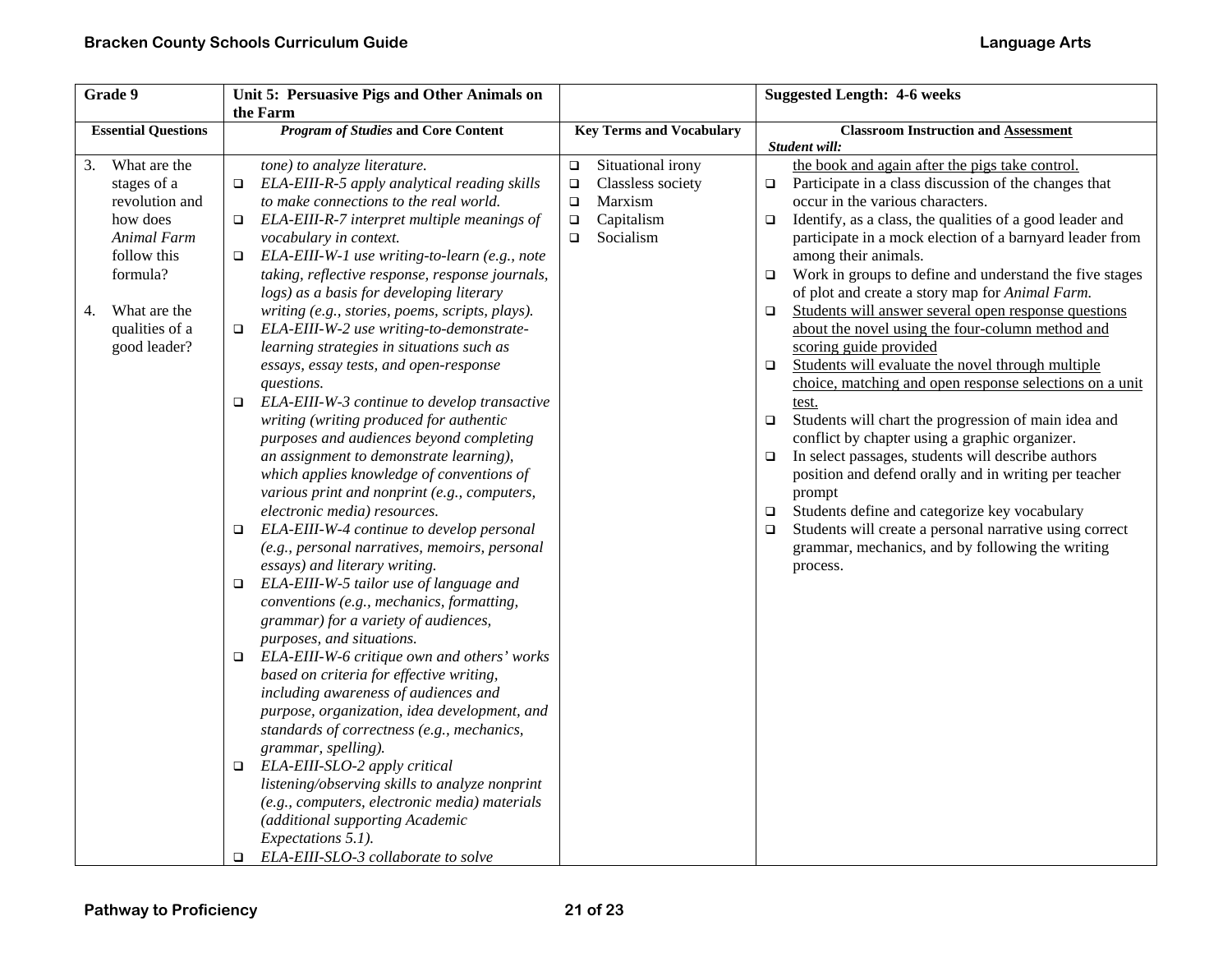| Grade 9                    | Unit 5: Persuasive Pigs and Other Animals on<br>the Farm                                                                                                                                                                                     |                                 | <b>Suggested Length: 4-6 weeks</b>                           |
|----------------------------|----------------------------------------------------------------------------------------------------------------------------------------------------------------------------------------------------------------------------------------------|---------------------------------|--------------------------------------------------------------|
| <b>Essential Questions</b> | <b>Program of Studies and Core Content</b>                                                                                                                                                                                                   | <b>Key Terms and Vocabulary</b> | <b>Classroom Instruction and Assessment</b><br>Student will: |
|                            | problems (e.g. panel discussions, simulations)<br>(additional supporting Academic<br><i>Expectations</i> 5.5).<br>ELA-EIII-I-1 Locate and analyze a variety of<br>$\Box$<br>appropriate sources to obtain information for<br>specific needs. |                                 |                                                              |
|                            | <b>Core Content - Reading</b>                                                                                                                                                                                                                |                                 |                                                              |
|                            | RD-09-1.0.4 Students will interpret the<br>$\Box$<br>meaning of jargon, dialect, or specialized<br>vocabulary found in a passage. DOK 2                                                                                                      |                                 |                                                              |
|                            | RD-09-2.0.6 Students will explain the main<br>$\Box$<br>ideas of a passage and identify the key<br>ideas or information that support them.<br>DOK <sub>3</sub>                                                                               |                                 |                                                              |
|                            | RD-09-3.0.1 Students will explain or<br>$\Box$<br>analyze how a conflict in a passage is<br>resolved. DOK 3                                                                                                                                  |                                 |                                                              |
|                            | RD-09-4.0.1 Students will analyze the content<br>$\Box$<br>or make connections as it applies to students'<br>lives (text-to-self), real-world issues (text-to-<br>world) or other texts (text-to-text).                                      |                                 |                                                              |
|                            | RD-09-5.0.2 Students will analyze or<br>$\Box$<br>evaluate the effectiveness of literary<br>elements (e.g., theme, characterization,<br>setting, point of view, conflict and                                                                 |                                 |                                                              |
|                            | resolution, plot, structure) within a<br>passage. DOK 3<br>RD-09-5.0.3 Students will analyze the<br>$\Box$                                                                                                                                   |                                 |                                                              |
|                            | author's use of literary devices in a passage<br>(e.g., symbolism, irony, analogies, imagery,<br>figurative language). DOK 3                                                                                                                 |                                 |                                                              |
|                            | <b>Core Content – Writing</b>                                                                                                                                                                                                                |                                 |                                                              |
|                            | WR-HS-1.1.0 Purpose/Audience: Students<br>$\Box$<br>will establish and maintain a focused                                                                                                                                                    |                                 |                                                              |